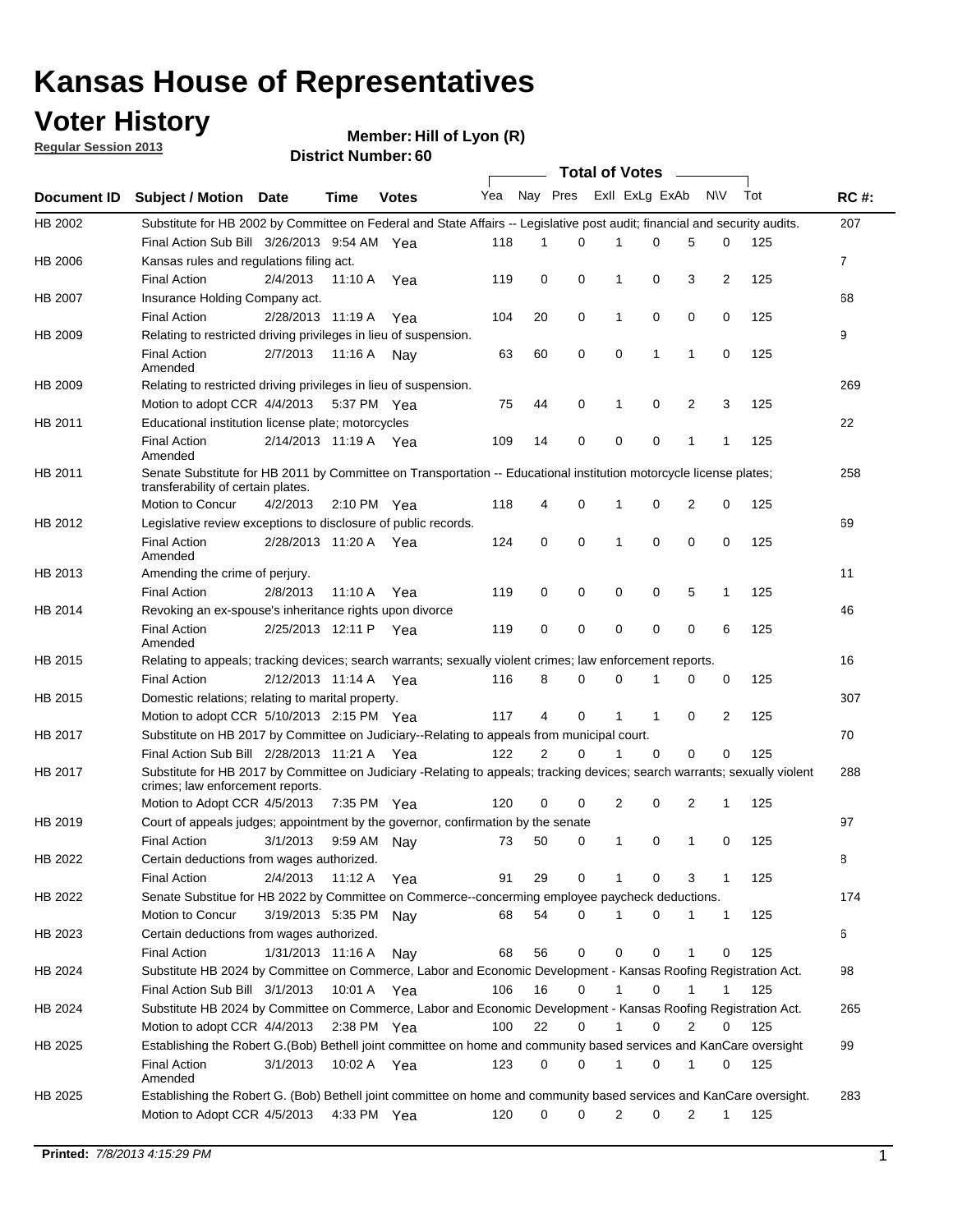## **Voter History**

**Member: Hill of Lyon (R)** 

**Regular Session 2013**

|             |                                                                                                                                                                                                                                                       |                       |         |              |     |                | <b>Total of Votes</b> |   |                |                |           |     |             |
|-------------|-------------------------------------------------------------------------------------------------------------------------------------------------------------------------------------------------------------------------------------------------------|-----------------------|---------|--------------|-----|----------------|-----------------------|---|----------------|----------------|-----------|-----|-------------|
| Document ID | <b>Subject / Motion Date</b>                                                                                                                                                                                                                          |                       | Time    | <b>Votes</b> | Yea | Nay Pres       |                       |   | Exll ExLg ExAb |                | <b>NV</b> | Tot | <b>RC#:</b> |
| HB 2028     | Providing for venue in Shawnee County District Court in certain forfeiture proceedings                                                                                                                                                                |                       |         |              |     |                |                       |   |                |                |           |     | 12          |
|             | <b>Final Action</b><br>Amended                                                                                                                                                                                                                        | 2/8/2013              |         | 11:12 A Yea  | 119 | 1              | $\Omega$              | 0 | 0              | 5              | 0         | 125 |             |
| HB 2028     | Providing for venue in Shawnee County District Court in certain forfeiture proceedings                                                                                                                                                                |                       |         |              |     |                |                       |   |                |                |           |     | 199         |
|             | Motion to Concur                                                                                                                                                                                                                                      | 3/25/2013 9:36 AM Yea |         |              | 120 | 0              | 0                     | 2 | 0              | 2              | 1         | 125 |             |
| HB 2030     | Creating wounded warrior deer hunting permits for injured combat veterans.                                                                                                                                                                            |                       |         |              |     |                |                       |   |                |                |           |     | 25          |
|             | <b>Final Action</b><br>Amended                                                                                                                                                                                                                        | 2/15/2013 11:16 A     |         | Yea          | 115 | 0              | 0                     | 2 | $\overline{2}$ | 3              | 3         | 125 |             |
| HB 2033     | Concerning the regulation of knives                                                                                                                                                                                                                   |                       |         |              |     |                |                       |   |                |                |           |     | 143         |
|             | <b>Final Action</b>                                                                                                                                                                                                                                   | 3/7/2013              | 12:12 P | Nav          | 93  | 28             | 0                     | 1 | 0              | 3              | 0         | 125 |             |
| HB 2033     | Concerning the regulation of knives.                                                                                                                                                                                                                  |                       |         |              |     |                |                       |   |                |                |           |     | 270         |
|             | Motion to adopt CCR 4/4/2013                                                                                                                                                                                                                          |                       | 5:43 PM | Nav          | 95  | 26             | 0                     |   | 0              | 3              | 0         | 125 |             |
| HB 2034     | Human trafficking; crimes of commercial sexual exploitation of a child, selling sexual relations, promoting the sale of sexual<br>relations and buying sexual relations; children in need of care; staff secure faciliies.                            |                       |         |              |     |                |                       |   |                |                |           |     | 17          |
|             | <b>Final Action</b><br>Amended                                                                                                                                                                                                                        | 2/12/2013 11:16 A Yea |         |              | 124 | $\Omega$       | 0                     | 0 | 1              | 0              | 0         | 125 |             |
| HB 2034     | S Sub for HB 2034 by Committee on Judiciary - Human trafficking; crimes of commercial sexual exploitation of a child, selling<br>sexual relations, promoting the sale of sexual relations and buying sexual relations; children in need of care;staff |                       |         |              |     |                |                       |   |                |                |           |     | 282         |
|             | Motion to Adopt CCR 4/5/2013 4:18 PM Yea                                                                                                                                                                                                              |                       |         |              | 120 | 0              | 0                     | 2 | 0              | $\overline{2}$ | 1         | 125 |             |
| HB 2035     | Cities; experience requirements for plumbers, electricians and certain mechanical contractors.                                                                                                                                                        |                       |         |              |     |                |                       |   |                |                |           |     | 29          |
|             | <b>Final Action</b>                                                                                                                                                                                                                                   | 2/18/2013 11:16 A     |         | Yea          | 117 | 2              | 0                     | 2 | 0              | 4              | 0         | 125 |             |
| HB 2037     | Public property; religious displays; other displays.                                                                                                                                                                                                  |                       |         |              |     |                |                       |   |                |                |           |     | 176         |
|             | <b>Final Action</b>                                                                                                                                                                                                                                   | 3/20/2013 10:27 A     |         | Yea          | 120 | 3              | 0                     | 1 | 0              | 1              | 0         | 125 |             |
| HB 2041     | Criminal history record information; definition; municipal court reporting; district court reporting.                                                                                                                                                 |                       |         |              |     |                |                       |   |                |                |           |     | 19          |
|             | <b>Final Action</b>                                                                                                                                                                                                                                   | 2/13/2013 11:23 A     |         | Yea          | 119 | 3              | 0                     | 0 | 0              | 3              | 0         | 125 |             |
| HB 2042     | Appraisal of property for taxation purposes; appeals; changes.                                                                                                                                                                                        |                       |         |              |     |                |                       |   |                |                |           |     | 158         |
|             | <b>Final Action</b><br>Amended                                                                                                                                                                                                                        | 3/18/2013 11:19 A     |         | Yea          | 109 | 12             | 0                     | 2 | 0              | 2              | 0         | 125 |             |
| HB 2043     | Aggravated battery; driving under the influence.                                                                                                                                                                                                      |                       |         |              |     |                |                       |   |                |                |           |     | 100         |
|             | <b>Final Action</b><br>Amended                                                                                                                                                                                                                        | 3/1/2013              |         | 10:03 A Yea  | 123 | 0              | 0                     |   | 0              | 1              | 0         | 125 |             |
| HB 2043     | Senate Substitute for HB 2043 by Committee on Judiciary - Attorney general; duties and responsibilities; notice of intent to<br>seek the death penalty.                                                                                               |                       |         |              |     |                |                       |   |                |                |           |     | 271         |
|             | Motion to adopt CCR 4/4/2013                                                                                                                                                                                                                          |                       |         | 5:48 PM Yea  | 121 | 0              | 0                     |   | 0              | 3              | 0         | 125 |             |
| HB 2044     | Increasing the penalty for a person who distributes a controlled substance that causes great bodily harm or death.                                                                                                                                    |                       |         |              |     |                |                       |   |                |                |           |     | 101         |
|             | <b>Final Action</b><br>Amended                                                                                                                                                                                                                        | 3/1/2013              | 10:05 A | Yea          | 112 | 11             | 0                     |   | 0              |                | 0         | 125 |             |
| HB 2047     | Requiring certain municipalities to vote to increase property tax revenues over previous year when such increase exceeds<br>inflation; publication.                                                                                                   |                       |         |              |     |                |                       |   |                |                |           |     | 186         |
|             | <b>Final Action</b><br>Amended                                                                                                                                                                                                                        | 3/21/2013 11:29 A     |         | Nay          | 68  | 53             | 0                     |   | 0              | 3              | 0         | 125 |             |
| HB 2049     | Kansas department of agriculture; increasing certain fees and eliminating sunsets on various program fees.                                                                                                                                            |                       |         |              |     |                |                       |   |                |                |           |     | 59          |
|             | <b>Final Action</b><br>Amended                                                                                                                                                                                                                        | 2/27/2013 12:23 P     |         | Yea          | 77  | 46             | 0                     | 1 | 0              | 1              | 0         | 125 |             |
| HB 2049     | Kansas department of agriculture; increasing certain fees; concerning sunsets on various program fees.                                                                                                                                                |                       |         |              |     |                |                       |   |                |                |           |     | 324         |
|             | Motion to adopt CCR 6/2/2013                                                                                                                                                                                                                          |                       | 12:28 A | Nay          | 45  | 64             | 0                     |   | 0              | 6              | 9         | 125 |             |
| HB 2050     | Agriculture; agricultural chemical registration; pesticide business liablity insurance; repeal of the Kansas agricultural liming<br>materials act.                                                                                                    |                       |         |              |     |                |                       |   |                |                |           |     | 60          |
|             | <b>Final Action</b><br>Amended                                                                                                                                                                                                                        | 2/27/2013 12:25 P     |         | Yea          | 103 | 20             | 0                     | 1 | 0              | 1              | 0         | 125 |             |
| HB 2051     | Substitute for HB 2051 by Committee on Agriculture and Natural Resources--Amending provisions relating to dams,<br>obstructions, sstreams and water flex accounts and transfer permits.                                                               |                       |         |              |     |                |                       |   |                |                |           |     | 50          |
|             | Final Action Sub Bill 2/26/2013 2:12 PM Yea                                                                                                                                                                                                           |                       |         |              | 117 | $\overline{c}$ | 0                     | 0 | 0              | 0              | 6         | 125 |             |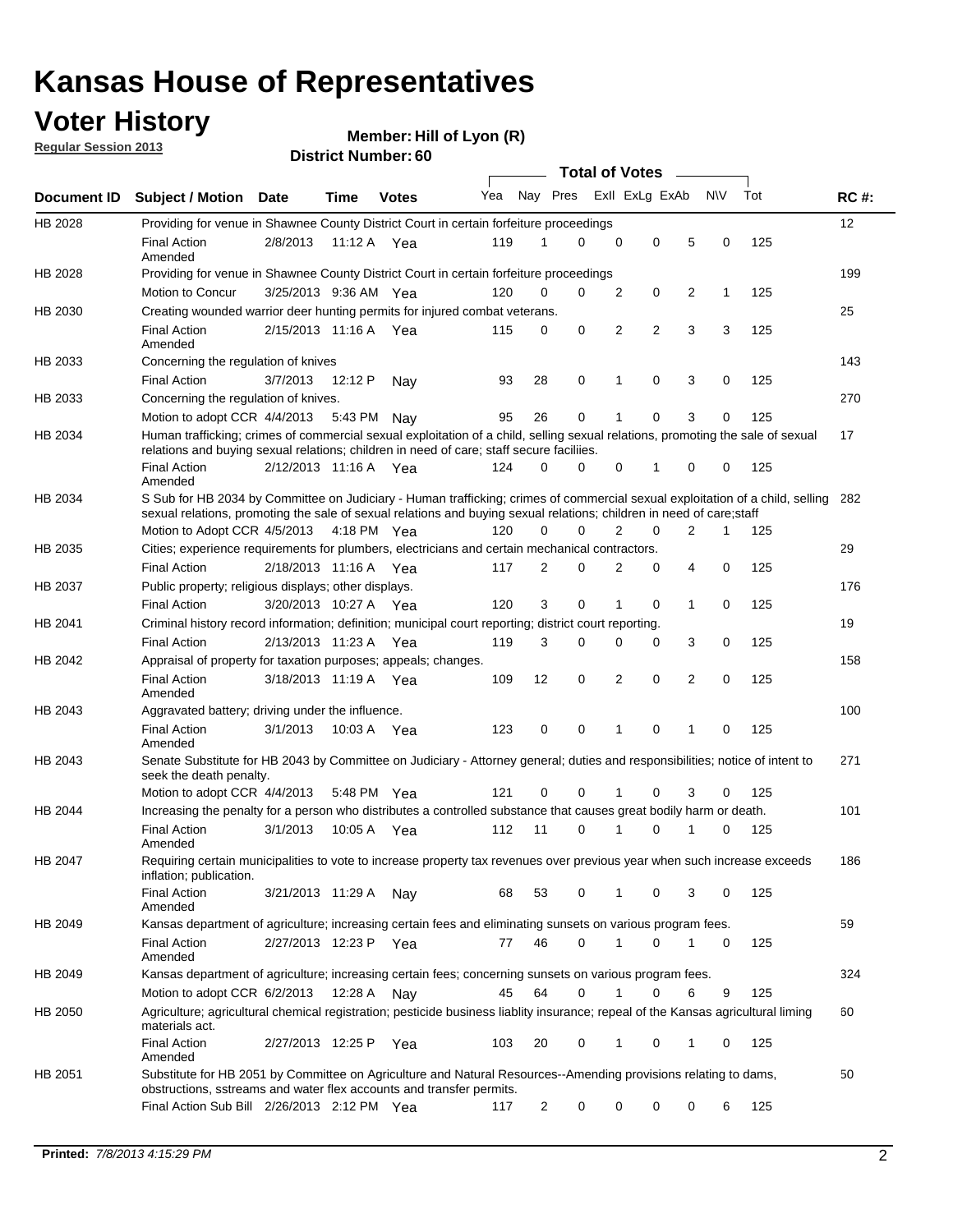## **Voter History**

**Member: Hill of Lyon (R)** 

**Regular Session 2013**

|                |                                                                                                                                                                                                                                          |                       |         |              |     |              |                         |                | Total of Votes __ |                |                |     |             |
|----------------|------------------------------------------------------------------------------------------------------------------------------------------------------------------------------------------------------------------------------------------|-----------------------|---------|--------------|-----|--------------|-------------------------|----------------|-------------------|----------------|----------------|-----|-------------|
| Document ID    | <b>Subject / Motion</b>                                                                                                                                                                                                                  | Date                  | Time    | <b>Votes</b> | Yea |              | Nay Pres Exll ExLg ExAb |                |                   |                | N\V            | Tot | <b>RC#:</b> |
| HB 2052        | Discharging a firearm inside or into a city; unlawful acts; exceptions.                                                                                                                                                                  |                       |         |              |     |              |                         |                |                   |                |                |     | 155         |
|                | <b>Final Action</b><br>Amended                                                                                                                                                                                                           | 3/14/2013 11:20 A Yea |         |              | 121 | 2            | 0                       | 0              | 0                 | 2              | 0              | 125 |             |
| HB 2052        | Senate Substitute for HB 2052 by Committee on Federal and State Affairs - Concerning firearms; personal and family<br>protection act; concealed handguns in public building; other changes; unlawful discharge of a firearm inside city. |                       |         |              |     |              |                         |                |                   |                |                |     | 300         |
|                | Motion to Adopt CCR 4/5/2013                                                                                                                                                                                                             |                       | 10:24 P | Nav          | 104 | 16           | 0                       | 2              | 0                 | 2              | 1              | 125 |             |
| HB 2055        | Personal and Familly Protection Act; public buildings; adequate security.                                                                                                                                                                |                       |         |              |     |              |                         |                |                   |                |                |     | 156         |
|                | <b>Final Action</b><br>Amended                                                                                                                                                                                                           | 3/14/2013 11:26 A     |         | Nav          | 84  | 38           | 0                       | 0              | 0                 | 2              | 1              | 125 |             |
| <b>HB 2057</b> | Concerning property taxation; relating to county appraisers; appointing interim appraiser.                                                                                                                                               |                       |         |              |     |              |                         |                |                   |                |                |     | 208         |
|                | <b>Final Action</b>                                                                                                                                                                                                                      | 3/26/2013 9:55 AM Yea |         |              | 119 | 0            | 0                       | $\mathbf 1$    | $\mathbf 0$       | 5              | 0              | 125 |             |
| HB 2058        | Taxation of helium and certain other gases under mineral severance tax, and prohibition of certain refunds related thereto.                                                                                                              |                       |         |              |     |              |                         |                |                   |                |                |     | 159         |
|                | <b>Final Action</b>                                                                                                                                                                                                                      | 3/18/2013 11:21 A Yea |         |              | 119 | 2            | 0                       | 2              | 0                 | 2              | $\Omega$       | 125 |             |
| HB 2059        | Income tax deductions and modifications and severance tax exemptions; basis of partner's interest and shareholder's stock;<br>statutory clarification.                                                                                   |                       |         |              |     |              |                         |                |                   |                |                |     | 14          |
|                | <b>Final Action</b><br>Amended                                                                                                                                                                                                           | 2/11/2013 11:42 A     |         | Yea          | 122 | 2            | 0                       | 0              | 0                 | 1              | 0              | 125 |             |
| HB 2059        | Income tax deductions and modifications and severance tax exemptions; basis of partner's interest and shareholder's stock;<br>statutory clarification.                                                                                   |                       |         |              |     |              |                         |                |                   |                |                |     | 293         |
|                | Motion to Concur                                                                                                                                                                                                                         | 4/5/2013              |         | 8:14 PM Nay  | 0   | 120          | 0                       | 2              | 0                 | 2              | 1              | 125 |             |
| HB 2059        | Income tax rates, deductions and credits; rural opportunity zones; sales tax rates and distribution of revenue; severance tax;<br>and property tax exemptions for IRB property and property damaged by natural disaster.                 |                       |         |              |     |              |                         |                |                   |                |                |     | 322         |
|                | Motion to adopt CCR 6/2/2013                                                                                                                                                                                                             |                       | 12:11 A | Yea          | 69  | 45           | 0                       | 1              | 0                 | 6              | 4              | 125 |             |
| <b>HB 2060</b> | Prohibiting certain confined persons from receiving food sales tax refunds and homestead property tax refunds.                                                                                                                           |                       |         |              |     |              |                         |                |                   |                |                |     | 10          |
|                | <b>Final Action</b><br>Amended                                                                                                                                                                                                           | 2/7/2013              | 11:18 A | Yea          | 123 | 0            | 0                       | $\Omega$       | 1                 | 1              | 0              | 125 |             |
| HB 2065        | Creating the crime of home improvement fraud.                                                                                                                                                                                            |                       |         |              |     |              |                         |                |                   |                |                |     | 20          |
|                | <b>Final Action</b><br>Amended                                                                                                                                                                                                           | 2/13/2013 11:26 A Yea |         |              | 106 | 16           | 0                       | $\mathbf 0$    | $\Omega$          | 3              | 0              | 125 |             |
| HB 2066        | Physical therapists; evaluation and treatment of patients.                                                                                                                                                                               |                       |         |              |     |              |                         |                |                   |                |                |     | 26          |
|                | <b>Final Action</b><br>Amended                                                                                                                                                                                                           | 2/15/2013 11:18 A Yea |         |              | 98  | 16           | 0                       | 2              | 2                 | 3              | 4              | 125 |             |
| <b>HB 2067</b> | Board of nursing; assistant attorneys general.                                                                                                                                                                                           |                       |         |              |     |              |                         |                |                   |                |                |     | 15          |
|                | <b>Final Action</b>                                                                                                                                                                                                                      | 2/11/2013 11:44 A Yea |         |              | 123 | 1            | $\mathbf 0$             | 0              | $\mathbf 0$       | 1              | 0              | 125 |             |
| HB 2069        | Public policy; certain city ordinances and county resolutions declared void.                                                                                                                                                             |                       |         |              |     |              |                         |                |                   |                |                |     | 102         |
|                | <b>Final Action</b><br>Amended                                                                                                                                                                                                           | 3/1/2013              | 10:06 A | Yea          | 92  | 31           | 0                       | 1              | 0                 | 1              | 0              | 125 |             |
| HB 2069        | Public policy; certain city ordinances and county resolutions declared void.                                                                                                                                                             |                       |         |              |     |              |                         |                |                   |                |                |     | 292         |
|                | Motion to Concur                                                                                                                                                                                                                         | 4/5/2013              |         | 8:04 PM Yea  | 88  | 32           | 0                       | 2              | 0                 | 2              | 1              | 125 |             |
| HB 2070        | Appearance bond conditions; surety and bounty hunter regulation.                                                                                                                                                                         |                       |         |              |     |              |                         |                |                   |                |                |     | 103         |
|                | <b>Final Action</b><br>Amended                                                                                                                                                                                                           | 3/1/2013              |         | 10:08 A Yea  | 122 | $\mathbf{1}$ | 0                       | 1              | 0                 | $\mathbf{1}$   | 0              | 125 |             |
| HB 2074        | Cities and counties; solid waste disposal areas; restrictions.                                                                                                                                                                           |                       |         |              |     |              |                         |                |                   |                |                |     | 139         |
|                | <b>Emergency Final</b><br><b>Action Amend</b>                                                                                                                                                                                            | 3/1/2013              |         | 1:11 PM Nay  | 102 | 19           | 0                       | $\mathbf{1}$   | 0                 | $\mathbf{1}$   | $\overline{2}$ | 125 |             |
| HB 2075        | Cities; qualifications and rehabilitation of abandoned property.                                                                                                                                                                         |                       |         |              |     |              |                         |                |                   |                |                |     | 61          |
|                | <b>Final Action</b><br>Amended                                                                                                                                                                                                           | 2/27/2013 12:27 P Yea |         |              | 72  | 51           | 0                       | 1              | 0                 | 1              | 0              | 125 |             |
| HB 2077        | Granting professional licenses to military service members.                                                                                                                                                                              |                       |         |              |     |              |                         |                |                   |                |                |     | 51          |
|                | <b>Final Action</b><br>Amended                                                                                                                                                                                                           | 2/26/2013 2:13 PM Yea |         |              | 119 | 0            | 0                       | $\overline{2}$ | 0                 | $\overline{2}$ | 2              | 125 |             |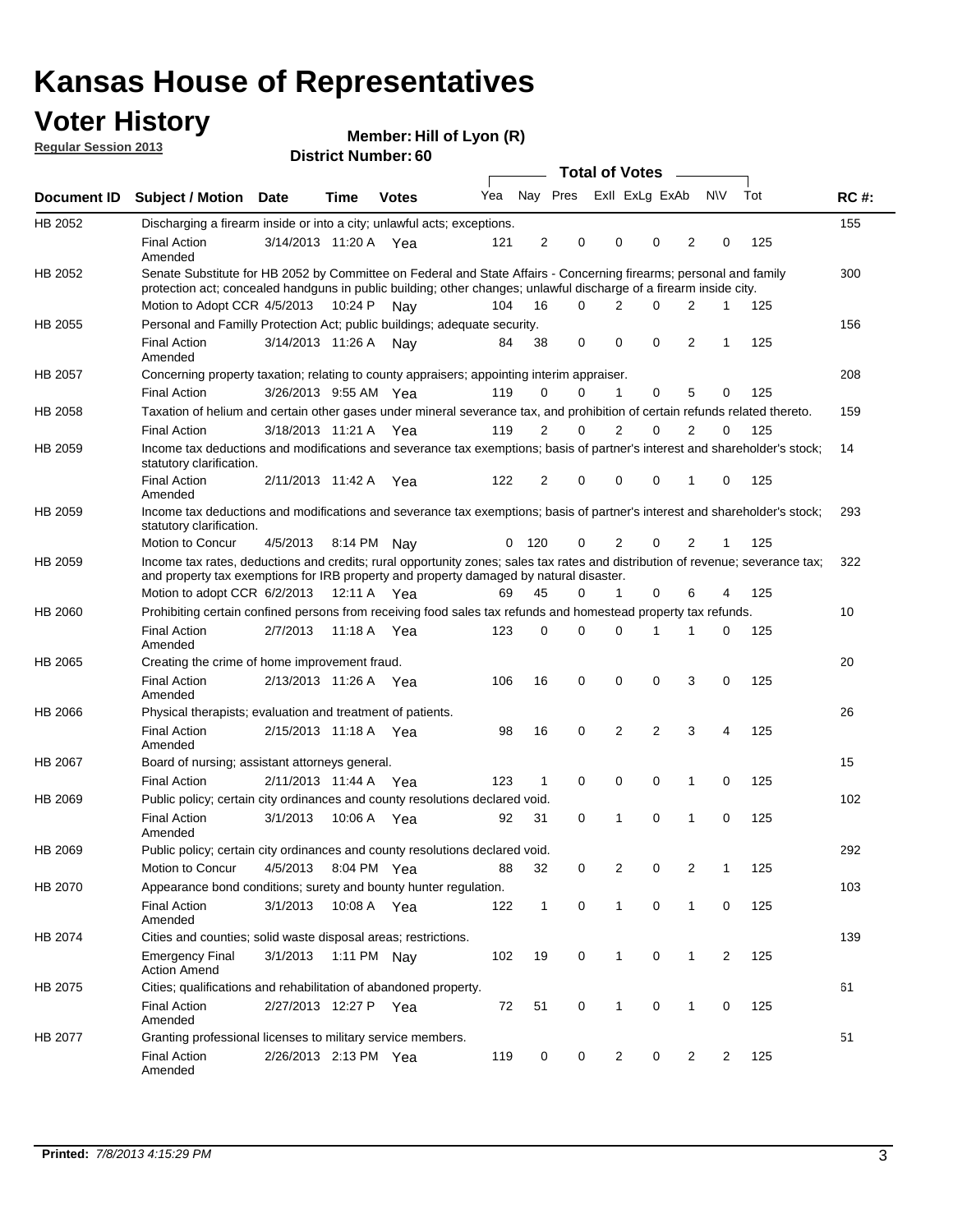## **Voter History**

**Member: Hill of Lyon (R)** 

**Regular Session 2013**

|             |                                                                                                                                                                                                       |                       |             | טט . וסעווואזו וטוש |     |              |             | <b>Total of Votes</b> |          | $\sim$         |           |     |             |
|-------------|-------------------------------------------------------------------------------------------------------------------------------------------------------------------------------------------------------|-----------------------|-------------|---------------------|-----|--------------|-------------|-----------------------|----------|----------------|-----------|-----|-------------|
| Document ID | <b>Subject / Motion Date</b>                                                                                                                                                                          |                       | <b>Time</b> | <b>Votes</b>        | Yea | Nay Pres     |             | Exll ExLg ExAb        |          |                | <b>NV</b> | Tot | <b>RC#:</b> |
| HB 2078     | Authorizing certain licensing boards to accept education, training or experience completed in the military towards licensure in<br>this state.                                                        |                       |             |                     |     |              |             |                       |          |                |           |     | 52          |
|             | <b>Final Action</b><br>Amended                                                                                                                                                                        | 2/26/2013 2:14 PM Yea |             |                     | 119 | 0            | 0           | 2                     | 0        | 2              | 2         | 125 |             |
| HB 2078     | Authorizing certain licensing boards to accept education, training or experience of military service members towards obtaining 275<br>licensure in this state.                                        |                       |             |                     |     |              |             |                       |          |                |           |     |             |
|             | Motion to adopt CCR 4/5/2013                                                                                                                                                                          |                       | 11:42 A     | Yea                 | 120 | 0            | $\mathbf 0$ | $\overline{2}$        | 0        | 3              | 0         | 125 |             |
| HB 2081     | Forfeiture of property related to violations of certain criminal acts.                                                                                                                                |                       |             |                     |     |              |             |                       |          |                |           |     | 18          |
|             | <b>Final Action</b><br>Amended                                                                                                                                                                        | 2/12/2013 11:17 A Yea |             |                     | 124 | 0            | 0           | $\Omega$              | 1        | 0              | 0         | 125 |             |
| HB 2081     | Forfeiture of property related to violations of certain criminal acts.                                                                                                                                |                       |             |                     |     |              |             |                       |          |                |           |     | 306         |
|             | Motion to adopt CCR 5/10/2013 10:38 A                                                                                                                                                                 |                       |             | Yea                 | 121 | 0            | 0           | 1                     | 1        | 2              | 0         | 125 |             |
| HB 2083     | Public employees relations boards; assessment of certain costs.                                                                                                                                       |                       |             |                     |     |              |             |                       |          |                |           |     | 104         |
|             | <b>Final Action</b><br>Amended                                                                                                                                                                        | 3/1/2013              | 10:09 A     | Nay                 | 87  | 36           | 0           | 1                     | 0        | 1              | 0         | 125 |             |
| HB 2084     | Tax credits for community services contributions; youth apprenticeship and entrepreneurship.                                                                                                          |                       |             |                     |     |              |             |                       |          |                |           |     | 105         |
|             | <b>Final Action</b><br>Amended                                                                                                                                                                        | 3/1/2013              | 10:11 A     | Yea                 | 120 | 3            | $\Omega$    |                       | 0        | 1              | 0         | 125 |             |
| HB 2084     | Tax credits for community services contributions; youth apprenticeship and entrepreneurship.                                                                                                          |                       |             |                     |     |              |             |                       |          |                |           |     | 316         |
|             | Sub Motion to Concur 5/24/2013 9:33 AM Nay                                                                                                                                                            |                       |             |                     | 5   | - 109        | $\Omega$    | 1                     | $\Omega$ | 9              | 1         | 125 |             |
| HB 2086     | Eligible infrastructure costs for tax increment financing and community improvement districts; bond repayment tax revenue<br>pledge requirements.                                                     |                       |             |                     |     |              |             |                       |          |                |           |     | 160         |
|             | <b>Final Action</b>                                                                                                                                                                                   | 3/18/2013 11:24 A     |             | Yea                 | 61  | 60           | 0           | 2                     | 0        | 2              | 0         | 125 |             |
| HB 2086     | Eligible infrastructure costs for tax increment financing and community improvement districts; bond repayment tax revenue<br>pledge requirements.                                                     |                       |             |                     |     |              |             |                       |          |                |           |     | 173         |
|             | <b>Final Action</b>                                                                                                                                                                                   | 3/19/2013 5:25 PM     |             | Yea                 | 81  | 41           | 0           | 1                     | 0        | 1              | 1         | 125 |             |
| HB 2091     | Publication of delinquent personal property tax statements.                                                                                                                                           |                       |             |                     |     |              |             |                       |          |                |           |     | 161         |
|             | <b>Final Action</b><br>Amended                                                                                                                                                                        | 3/18/2013 11:25 A     |             | Yea                 | 81  | 40           | 0           | 2                     | 0        | $\overline{2}$ | 0         | 125 |             |
| HB 2093     | Amending the crime of identity theft.                                                                                                                                                                 |                       |             |                     |     |              |             |                       |          |                |           |     | 106         |
|             | <b>Final Action</b><br>Amended                                                                                                                                                                        | 3/1/2013              | 10:12 A     | Yea                 | 123 | 0            | $\Omega$    | 1                     | 0        | 1              | 0         | 125 |             |
| HB 2093     | Senate Substitute for HB 2093 by Committee on Judiciary - Identity theft and identity fraud; unlawful acts concerning<br>computers; DNA testing and exculpatory evidence; murder in the first degree. |                       |             |                     |     |              |             |                       |          |                |           |     | 289         |
|             | Motion to Adopt CCR 4/5/2013 7:49 PM Yea                                                                                                                                                              |                       |             |                     | 118 | 2            | 0           | 2                     | 0        | 2              | 1         | 125 |             |
| HB 2094     | Student electronic privacy at public and private postsecondary educational institutions.                                                                                                              |                       |             |                     |     |              |             |                       |          |                |           |     | 164         |
|             | <b>Final Action</b><br>Amended                                                                                                                                                                        | 3/19/2013 10:33 A     |             | Yea                 | 123 | 0            | 0           | 1                     | 0        | 1              | 0         | 125 |             |
| HB 2096     | Local governmental entities and investment of public moneys.                                                                                                                                          |                       |             |                     |     |              |             |                       |          |                |           |     | 23          |
|             | <b>Final Action</b>                                                                                                                                                                                   | 2/14/2013 11:21 A     |             | Yea                 | 123 | 0            | 0           | 0                     | 0        | 1              | 1         | 125 |             |
| HB 2099     | Insurance- updating certain statutory references.                                                                                                                                                     |                       |             |                     |     |              |             |                       |          |                |           |     | 71          |
|             | <b>Final Action</b><br>Amended                                                                                                                                                                        | 2/28/2013 11:23 A     |             | Yea                 | 124 | 0            | 0           | 1                     | 0        | 0              | 0         | 125 |             |
| HB 2101     | Interstate transmission siting compact.                                                                                                                                                               |                       |             |                     |     |              |             |                       |          |                |           |     | 209         |
|             | <b>Final Action</b><br>Amended                                                                                                                                                                        | 3/26/2013 9:56 AM Yea |             |                     | 118 | $\mathbf{1}$ | 0           | 1                     | 0        | 5              | 0         | 125 |             |
| HB 2105     | Substitute HB 2105 by Committee on Commerce, Labor and Economic Development - Employment security law.                                                                                                |                       |             |                     |     |              |             |                       |          |                |           |     | 107         |
|             | Final Action Sub Bill 3/1/2013                                                                                                                                                                        |                       | 10:13 A Yea |                     | 88  | 35           | 0           |                       | 0        | 1              | 0         | 125 |             |
| HB 2105     | Substitute HB 2105 by Committee on Commerce, Labor and Economic Development - Employment security law.                                                                                                |                       |             |                     |     |              |             |                       |          |                |           |     | 298         |
|             | Motion to adopt CCR 4/5/2013                                                                                                                                                                          |                       | 9:46 PM Yea |                     | 89  | 31           | 0           | 2                     | 0        | 2              | 1         | 125 |             |
| HB 2106     | Portable electronics insurance act.                                                                                                                                                                   |                       |             |                     |     |              |             |                       |          |                |           |     | 133         |
|             | <b>Emergency Final</b><br>Action                                                                                                                                                                      | 3/1/2013              | 1:03 PM Yea |                     | 117 | 4            | 0           | $\mathbf{1}$          | 0        | $\mathbf{1}$   | 2         | 125 |             |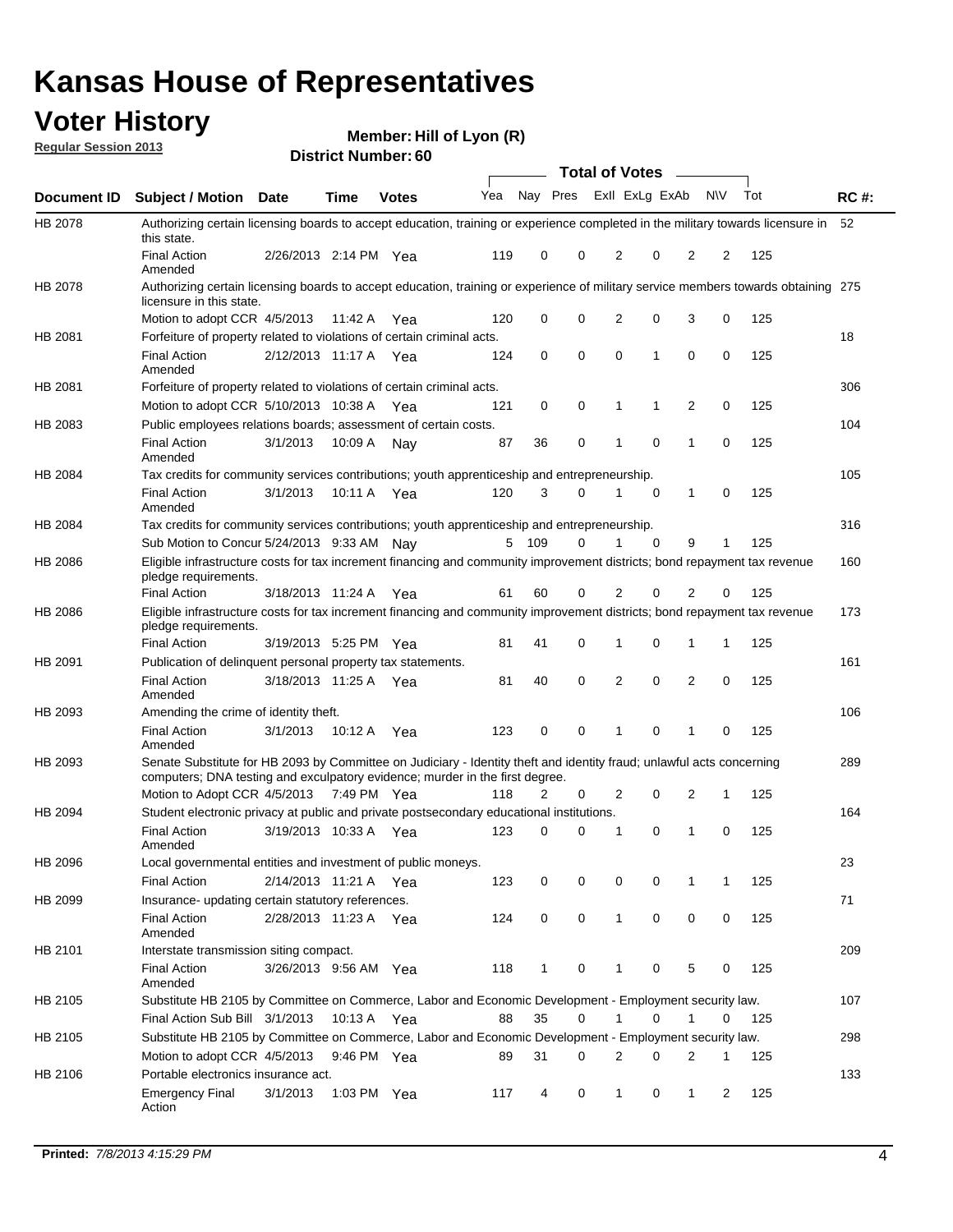## **Voter History**

**Member: Hill of Lyon (R)** 

**Regular Session 2013**

|             |                                                                                                                                                                                                                                                                      |                        |             |              |     |              | <b>Total of Votes</b> |                |   | $\frac{1}{2}$  |                |     |             |
|-------------|----------------------------------------------------------------------------------------------------------------------------------------------------------------------------------------------------------------------------------------------------------------------|------------------------|-------------|--------------|-----|--------------|-----------------------|----------------|---|----------------|----------------|-----|-------------|
| Document ID | <b>Subject / Motion</b>                                                                                                                                                                                                                                              | <b>Date</b>            | <b>Time</b> | <b>Votes</b> | Yea | Nay Pres     |                       | Exll ExLg ExAb |   |                | <b>NV</b>      | Tot | <b>RC#:</b> |
| HB 2107     | Insurance; enacting the electronic notice and document act.                                                                                                                                                                                                          |                        |             |              |     |              |                       |                |   |                |                |     | 134         |
|             | <b>Emergency Final</b><br><b>Action Amend</b>                                                                                                                                                                                                                        | 3/1/2013               | 1:04 PM Yea |              | 121 | 0            | 0                     | 1              | 0 | 1              | 2              | 125 |             |
| HB 2107     | Insurance; enacting the electronic notice and document act, return of premiums separate from the notice of adverse<br>underwriting decision, statutory updates, uninsurable health plan increase in lifetime limit, mandate lite, certain company<br>dividend plans. |                        |             |              |     |              |                       |                |   |                |                |     | 281         |
|             | Motion to Adopt CCR 4/5/2013                                                                                                                                                                                                                                         |                        | 4:06 PM     | Nav          | 69  | 50           | 0                     | 2              | 0 | 3              | 1              | 125 |             |
| HB 2109     | School finance; military pupil count.                                                                                                                                                                                                                                |                        |             |              |     |              |                       |                |   |                |                |     | 108         |
|             | <b>Final Action</b>                                                                                                                                                                                                                                                  | 3/1/2013               | 10:15 A     | Yea          | 104 | 19           | 0                     | 1              | 0 | 1              | 0              | 125 |             |
| HB 2109     | Enacting the Kansas children's protection act.                                                                                                                                                                                                                       |                        |             |              |     |              |                       |                |   |                |                |     | 277         |
|             | Motion to Adopt CCR 4/5/2013                                                                                                                                                                                                                                         |                        | 12:31 P     | N\V          | 116 | 2            | 0                     | 2              | 0 | 3              | 2              | 125 |             |
| HB 2112     | Campaign finance; transfer of campaign money to another candidacy.                                                                                                                                                                                                   |                        |             |              |     |              |                       |                |   |                |                |     | 72          |
|             | <b>Final Action</b><br>Amended                                                                                                                                                                                                                                       | 2/28/2013 11:25 A      |             | Yea          | 95  | 29           | 0                     | 1              | 0 | 0              | 0              | 125 |             |
| HB 2114     | Debt setoff; collection assistance fee.                                                                                                                                                                                                                              |                        |             |              |     |              |                       |                |   |                |                |     | 21          |
|             | <b>Final Action</b>                                                                                                                                                                                                                                                  | 2/13/2013 11:34 A      |             | Yea          | 90  | 32           | 0                     | 0              | 0 | 3              | 0              | 125 |             |
| HB 2115     | Relating to the employment of retired judges and justices.                                                                                                                                                                                                           |                        |             |              |     |              |                       |                |   |                |                |     | 73          |
|             | <b>Final Action</b>                                                                                                                                                                                                                                                  | 2/28/2013 11:27 A      |             | Yea          | 124 | 0            | 0                     | 1              | 0 | 0              | 0              | 125 |             |
| HB 2115     | Courts; employment of retired judges and justices; court debt setoff.                                                                                                                                                                                                |                        |             |              |     |              |                       |                |   |                |                |     | 309         |
|             | Motion to Adopt CCR 5/14/2013 2:14 PM Yea                                                                                                                                                                                                                            |                        |             |              | 100 | 13           | 0                     | 1              | 0 | 9              | $\overline{2}$ | 125 |             |
| HB 2118     | Preservation of historic property; environs authority deleted.                                                                                                                                                                                                       |                        |             |              |     |              |                       |                |   |                |                |     | 62          |
|             | <b>Final Action</b>                                                                                                                                                                                                                                                  | 2/27/2013 12:30 P      |             | Nay          | 99  | 24           | 0                     | 1              | 0 | 1              | 0              | 125 |             |
| HB 2120     | Updating provisions relating to the Kansas bureau of investigations DNA database.                                                                                                                                                                                    |                        |             |              |     |              |                       |                |   |                |                |     | 109         |
|             | <b>Final Action</b><br>Amended                                                                                                                                                                                                                                       | 3/1/2013               | 10:16 A     | Yea          | 121 | 2            | 0                     | 1              | 0 | 1              | 0              | 125 |             |
| HB 2120     | Updating provisions relating to DNA collection and DNA evidence; amending the definition of a bet for purposes of the Kansas 302<br>criminal code; sentencing for possession of a firearm during a drug felony                                                       |                        |             |              |     |              |                       |                |   |                |                |     |             |
|             | Motion to adopt CCR 5/9/2013 11:32 A Yea                                                                                                                                                                                                                             |                        |             |              | 74  | 49           | 0                     | 1              | 0 | 1              | 0              | 125 |             |
| HB 2122     | Real estate brokers and salespersons; licensing requirements; sales transaction requirements.                                                                                                                                                                        |                        |             |              |     |              |                       |                |   |                |                |     | 37          |
|             | <b>Final Action</b><br>Amended                                                                                                                                                                                                                                       | 2/20/2013 11:13 A ExAb |             |              | 121 | 1            | 0                     |                | 0 | 2              | 0              | 125 |             |
| HB 2125     | Increasing real estate broker's and salesperson's license fees.                                                                                                                                                                                                      |                        |             |              |     |              |                       |                |   |                |                |     | 38          |
|             | <b>Final Action</b>                                                                                                                                                                                                                                                  | 2/20/2013 12:16 P      |             | <b>NV</b>    | 71  | 50           | 1                     | 0              | 0 | 0              | 3              | 125 |             |
| HB 2128     | Open records act; exceptions.                                                                                                                                                                                                                                        |                        |             |              |     |              |                       |                |   |                |                |     | 74          |
|             | <b>Final Action</b>                                                                                                                                                                                                                                                  | 2/28/2013 11:28 A      |             | Yea          | 124 | 0            | 0                     | 1              | 0 | 0              | 0              | 125 |             |
| HB 2128     | Amended<br>Open records act; exceptions.                                                                                                                                                                                                                             |                        |             |              |     |              |                       |                |   |                |                |     | 259         |
|             | Motion to Concur                                                                                                                                                                                                                                                     | 4/3/2013               | 10:29 A     |              | 119 | 0            | 0                     | 1              | 0 | 3              | $\overline{2}$ | 125 |             |
| HB 2130     |                                                                                                                                                                                                                                                                      |                        |             | Yea          |     |              |                       |                |   |                |                |     | 30          |
|             | Elections; petition circulators.                                                                                                                                                                                                                                     |                        |             |              |     |              | 0                     | 2              | 0 | 4              | 0              |     |             |
|             | <b>Final Action</b>                                                                                                                                                                                                                                                  | 2/18/2013 11:17 A      |             | Yea          | 118 | $\mathbf{1}$ |                       |                |   |                |                | 125 |             |
| HB 2135     | Property tax exemption; military housing.                                                                                                                                                                                                                            |                        |             |              |     |              |                       |                |   |                |                |     | 162         |
|             | <b>Final Action</b>                                                                                                                                                                                                                                                  | 3/18/2013 11:27 A      |             | Yea          | 117 | 4            | 0                     | $\overline{2}$ | 0 | $\overline{2}$ | 0              | 125 |             |
| HB 2138     | Repealing statutes related to oil and gas.                                                                                                                                                                                                                           |                        |             |              |     |              |                       |                |   |                |                |     | 53          |
|             | <b>Final Action</b><br>Amended                                                                                                                                                                                                                                       | 2/26/2013 2:16 PM Yea  |             |              | 119 | 0            | 0                     | $\overline{2}$ | 0 | $\overline{2}$ | $\overline{2}$ | 125 |             |
| HB 2139     | Canceled warrants.                                                                                                                                                                                                                                                   |                        |             |              |     |              |                       |                |   |                |                |     | 75          |
|             | <b>Final Action</b><br>Amended                                                                                                                                                                                                                                       | 2/28/2013 11:30 A      |             | Yea          | 99  | 25           | 0                     | $\mathbf{1}$   | 0 | 0              | 0              | 125 |             |
| HB 2139     | Canceled warrants.                                                                                                                                                                                                                                                   |                        |             |              |     |              |                       |                |   |                |                |     | 266         |
|             | Motion to Concur                                                                                                                                                                                                                                                     | 4/4/2013               | 2:40 PM     | Yea          | 114 | 8            | 0                     | 1              | 0 | 2              | 0              | 125 |             |
| HB 2140     | Repealing K.S.A. 72-60b03                                                                                                                                                                                                                                            |                        |             |              |     |              |                       |                |   |                |                |     | 39          |
|             | <b>Final Action</b>                                                                                                                                                                                                                                                  | 2/20/2013 12:17 P      |             | <b>NV</b>    | 122 | 0            | 0                     | 0              | 0 | 0              | 3              | 125 |             |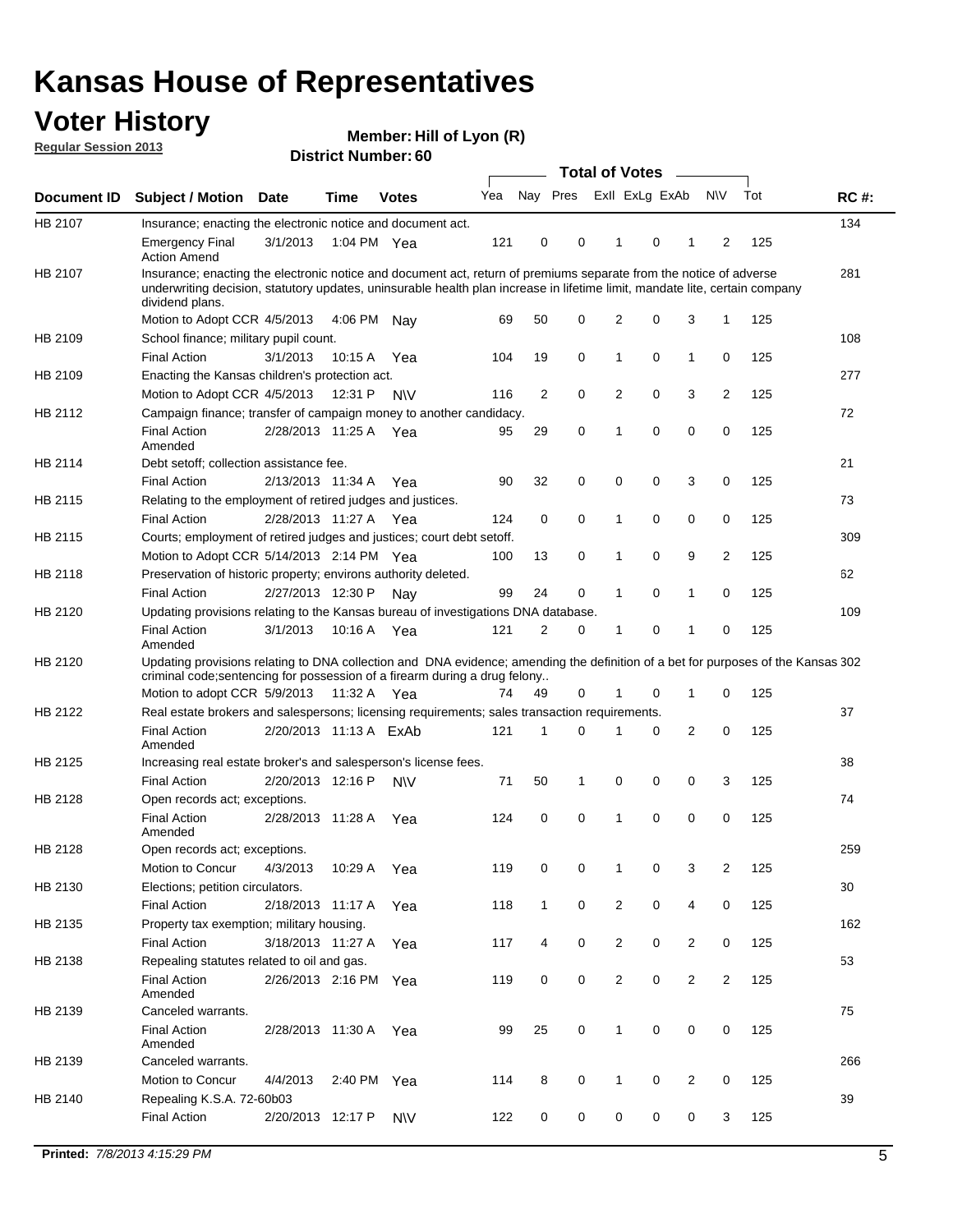## **Voter History**

**Member: Hill of Lyon (R)** 

**Regular Session 2013**

|             |                                                                                                                                              |                        |      |              |     |    | <b>Total of Votes</b>   |              |          | $\sim$         |     |     |             |
|-------------|----------------------------------------------------------------------------------------------------------------------------------------------|------------------------|------|--------------|-----|----|-------------------------|--------------|----------|----------------|-----|-----|-------------|
| Document ID | <b>Subject / Motion Date</b>                                                                                                                 |                        | Time | <b>Votes</b> | Yea |    | Nay Pres Exll ExLg ExAb |              |          |                | N\V | Tot | <b>RC#:</b> |
| HB 2141     | Repealer; elections process for certain unified school districts.                                                                            |                        |      |              |     |    |                         |              |          |                |     |     | 24          |
|             | <b>Final Action</b>                                                                                                                          | 2/14/2013 11:23 A      |      | Yea          | 123 | 0  | 0                       | 0            | 0        | 1              | 1   | 125 |             |
| HB 2142     | Certain educational statutes concerning USD land transfers and higher education loan and grant programs.                                     |                        |      |              |     |    |                         |              |          |                |     |     | 40          |
|             | <b>Final Action</b>                                                                                                                          | 2/20/2013 12:19 P      |      | <b>NV</b>    | 122 | 0  | 0                       | 0            | 0        | 0              | 3   | 125 |             |
| HB 2143     | Repealing outdated provisions relating to the purchase of certain real estate by the department of corrections.                              |                        |      |              |     |    |                         |              |          |                |     |     | 34          |
|             | <b>Final Action</b>                                                                                                                          | 2/20/2013 11:09 A ExAb |      |              | 122 | 0  | $\Omega$                | 1            | 0        | 2              | 0   | 125 |             |
| HB 2144     | Repealing unnecessary statutes relating to juveniles.                                                                                        |                        |      |              |     |    |                         |              |          |                |     |     | 76          |
|             | <b>Final Action</b>                                                                                                                          | 2/28/2013 11:32 A Yea  |      |              | 124 | 0  | 0                       | 1            | 0        | 0              | 0   | 125 |             |
| HB 2145     | Repealing K.S.A. 75-5028; concerning the sale of real estate by the secretary of transportation.                                             |                        |      |              |     |    |                         |              |          |                |     |     | 35          |
|             | <b>Final Action</b>                                                                                                                          | 2/20/2013 11:11 A ExAb |      |              | 122 | 0  | 0                       | 1            | 0        | $\overline{2}$ | 0   | 125 |             |
| HB 2146     | Repealing the cancer drug repository program K.S.A. 2012 Supp. 65-1664 through 65-1667 and amending K.S.A. 2012 Supp. 77<br>65-1636.         |                        |      |              |     |    |                         |              |          |                |     |     |             |
|             | <b>Final Action</b>                                                                                                                          | 2/28/2013 11:33 A      |      | Yea          | 124 | 0  | 0                       |              | 0        | 0              | 0   | 125 |             |
| HB 2147     | Repealer; use of metric system on certain road signs and markers, moving of heavy vehicles on bridges or culverts, interstate 94<br>bridges. |                        |      |              |     |    |                         |              |          |                |     |     |             |
|             | <b>Final Action</b>                                                                                                                          | 3/1/2013               |      | 9:52 AM Yea  | 123 | 0  | 0                       | 1            | 0        | 1              | 0   | 125 |             |
| HB 2148     | Repealers; postsecondary education scholarship provisions.                                                                                   |                        |      |              |     |    |                         |              |          |                |     |     | 41          |
|             | <b>Final Action</b>                                                                                                                          | 2/20/2013 12:21 P      |      | <b>NV</b>    | 106 | 16 | 0                       | 0            | 0        | 0              | 3   | 125 |             |
| HB 2149     | Repealers; postsecondary education student loans and tuition grants.                                                                         |                        |      |              |     |    |                         |              |          |                |     |     | 42          |
|             | <b>Final Action</b>                                                                                                                          | 2/20/2013 12:22 P      |      | <b>NV</b>    | 108 | 14 | 0                       | 0            | $\Omega$ | 0              | 3   | 125 |             |
| HB 2149     | Repealing a \$500,000 transfer from highway patrol training center fund to the state general fund.                                           |                        |      |              |     |    |                         |              |          |                |     |     | 314         |
|             | Motion to Concur                                                                                                                             | 5/23/2013 10:22 A Yea  |      |              | 113 | 0  | 0                       |              | 0        | 8              | 3   | 125 |             |
| HB 2150     | Repealers; workforce development loan program act.                                                                                           |                        |      |              |     |    |                         |              |          |                |     |     | 78          |
|             | <b>Final Action</b>                                                                                                                          | 2/28/2013 11:34 A Yea  |      |              | 94  | 30 | 0                       | 1            | 0        | 0              | 0   | 125 |             |
| HB 2150     | Senate Substitute for HB 2150 by Committee on Commerce--Concerning the Kansas employment first oversight commission.                         |                        |      |              |     |    |                         |              |          |                |     |     | 267         |
|             | Motion to Concur                                                                                                                             | 4/4/2013               |      | 2:44 PM Yea  | 110 | 12 | 0                       | 1            | 0        | 2              | 0   | 125 |             |
| HB 2151     | Repealers; report on medically underserved areas of the state.                                                                               |                        |      |              |     |    |                         |              |          |                |     |     | 63          |
|             | <b>Final Action</b>                                                                                                                          | 2/27/2013 12:31 P      |      | Yea          | 123 | 0  | 0                       | 1            | 0        | $\mathbf{1}$   | 0   | 125 |             |
| HB 2152     | Repealer: uniform land sales practices act.                                                                                                  |                        |      |              |     |    |                         |              |          |                |     |     | 36          |
|             | <b>Final Action</b>                                                                                                                          | 2/20/2013 11:12 A ExAb |      |              | 122 | 0  | 0                       | 1            | 0        | 2              | 0   | 125 |             |
| HB 2153     | Unused medications act; dontating entities.                                                                                                  |                        |      |              |     |    |                         |              |          |                |     |     | 64          |
|             | <b>Final Action</b><br>Amended                                                                                                               | 2/27/2013 12:33 P Yea  |      |              | 123 | 0  | 0                       | 1            | 0        | 1              | 0   | 125 |             |
| HB 2154     | Senate Substitute for HB 2154 by Committee on Public Health and Welfare--Cosmetology; relating to licensure and renewal of 31                |                        |      |              |     |    |                         |              |          |                |     |     |             |
|             | persons, salons and clinics.                                                                                                                 |                        |      |              |     |    |                         |              |          |                |     |     |             |
|             | <b>Final Action</b><br>Amended                                                                                                               | 2/18/2013 11:19 A      |      | Yea          | 119 | 0  | 0                       | 2            | 0        |                | 0   | 125 |             |
| HB 2155     | Cosmetology; relating to licensure and renewal.                                                                                              |                        |      |              |     |    |                         |              |          |                |     |     | 32          |
|             | <b>Final Action</b>                                                                                                                          | 2/18/2013 11:21 A Yea  |      |              | 119 | 0  | 0                       | 2            | 0        | 4              | 0   | 125 |             |
|             | Amended                                                                                                                                      |                        |      |              |     |    |                         |              |          |                |     |     |             |
| HB 2156     | Repealers; school finance; area vocational school fund; local effort as applied to U.S.D. No. 450                                            |                        |      |              |     |    |                         |              |          |                |     |     | 43          |
|             | <b>Final Action</b>                                                                                                                          | 2/20/2013 12:23 P      |      | <b>NV</b>    | 122 | 0  | 0                       | 0            | 0        | 0              | 3   | 125 |             |
| HB 2160     | Quality care assessment on skilled nursing care facilities.                                                                                  |                        |      |              |     |    |                         |              |          |                |     |     | 144         |
|             | <b>Final Action</b>                                                                                                                          | 3/7/2013               |      | 12:13 P Yea  | 100 | 21 | 0                       | $\mathbf{1}$ | 0        | 3              | 0   | 125 |             |
| HB 2162     | Prohibition on use of state appropriated moneys to lobby relating to gun control at federal, state and local ogvernment level.               |                        |      |              |     |    |                         |              |          |                |     |     | 79          |
|             | <b>Final Action</b><br>Amended                                                                                                               | 2/28/2013 11:36 A Yea  |      |              | 120 | 4  | 0                       | 1            | 0        | 0              | 0   | 125 |             |
| HB 2162     | Prohibition on use of state appropriated moneys to lobby at federal, state and local government levels relating to gun control.              |                        |      |              |     |    |                         |              |          |                |     |     | 312         |
|             | Motion to adopt CCR 5/21/2013 2:52 PM Nav                                                                                                    |                        |      |              | 83  | 28 | $\Omega$                |              | 0        | 13             | 0   | 125 |             |
| HB 2163     | Relating to garnishment proceedings.                                                                                                         |                        |      |              |     |    |                         |              |          |                |     |     | 80          |
|             | <b>Final Action</b>                                                                                                                          | 2/28/2013 11:37 A Yea  |      |              | 124 | 0  | 0                       | $\mathbf 1$  | 0        | 0              | 0   | 125 |             |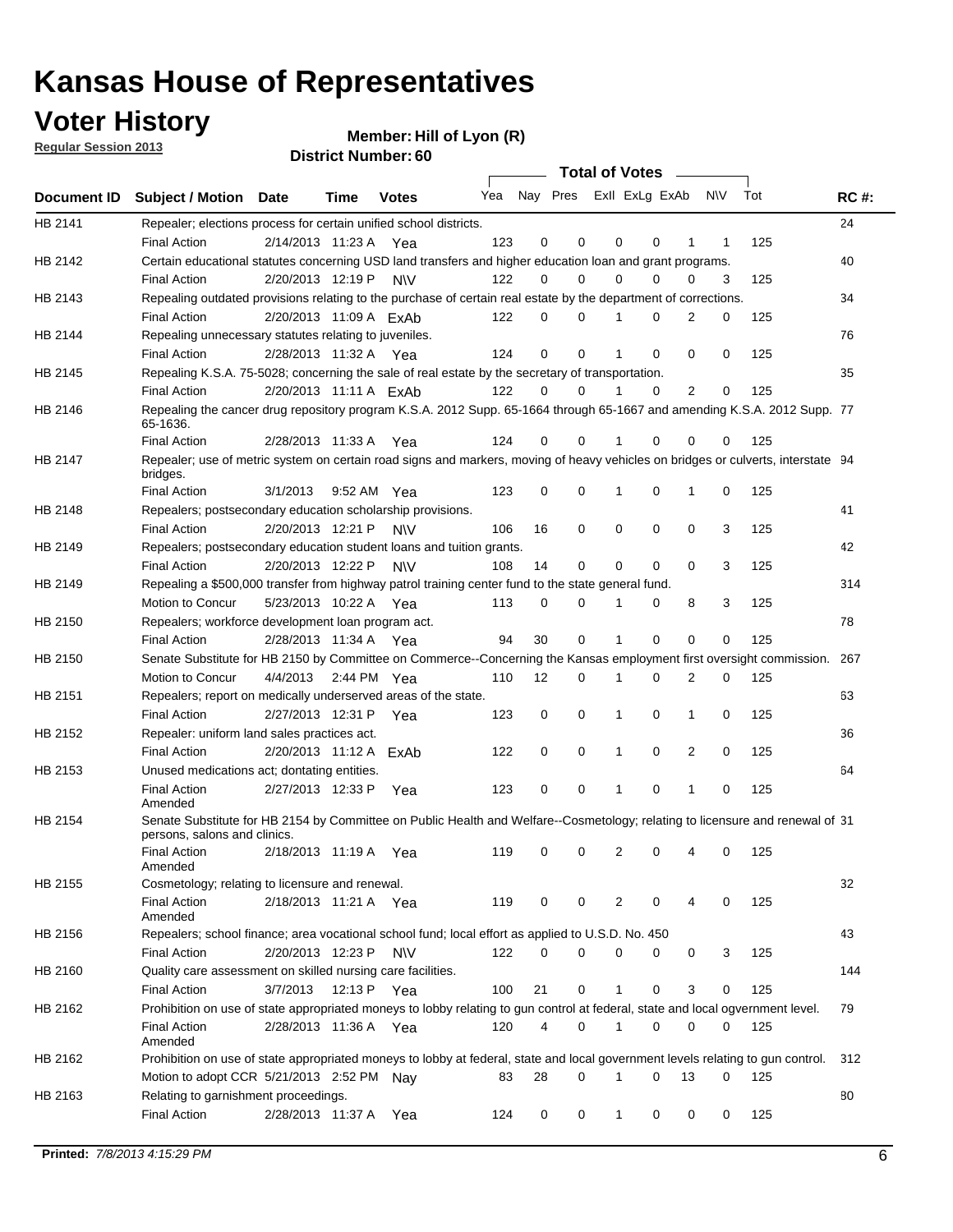## **Voter History**

**Member: Hill of Lyon (R)** 

**Regular Session 2013**

|             |                                                                                                                                                                                                                                    |                       |             | טט . וסעווואדו או ווסוש |     |          |          | <b>Total of Votes</b> |   | $\sim$         |                |     |             |
|-------------|------------------------------------------------------------------------------------------------------------------------------------------------------------------------------------------------------------------------------------|-----------------------|-------------|-------------------------|-----|----------|----------|-----------------------|---|----------------|----------------|-----|-------------|
| Document ID | <b>Subject / Motion Date</b>                                                                                                                                                                                                       |                       | Time        | <b>Votes</b>            | Yea | Nay Pres |          | Exll ExLg ExAb        |   |                | <b>NV</b>      | Tot | <b>RC#:</b> |
| HB 2164     | Relating to jurors; information disqualifying prospective juror from jury service.                                                                                                                                                 |                       |             |                         |     |          |          |                       |   |                |                |     | 47          |
|             | <b>Final Action</b><br>Amended                                                                                                                                                                                                     | 2/25/2013 12:12 P Yea |             |                         | 75  | 45       | 0        | 0                     | 0 | 0              | 5              | 125 |             |
| HB 2164     | Juries and grand juries.                                                                                                                                                                                                           |                       |             |                         |     |          |          |                       |   |                |                |     | 284         |
|             | Motion to Adopt CCR 4/5/2013                                                                                                                                                                                                       |                       | 5:53 PM Yea |                         | 92  | 28       | 0        | 2                     | 0 | $\overline{2}$ | 1              | 125 |             |
| HB 2166     | Sub HB 2166 by Committee on Judiciary -- Relating to the medical assistance recovery program.                                                                                                                                      |                       |             |                         |     |          |          |                       |   |                |                |     | 165         |
|             | Final Action Sub Bill 3/19/2013 10:34 A Yea<br>Amended                                                                                                                                                                             |                       |             |                         | 112 | 11       | $\Omega$ |                       | 0 | 1              | 0              | 125 |             |
| HB 2167     | Establishing Native American legislative day at the capitol.                                                                                                                                                                       |                       |             |                         |     |          |          |                       |   |                |                |     | 54          |
|             | <b>Final Action</b>                                                                                                                                                                                                                | 2/26/2013 2:17 PM Yea |             |                         | 119 | 0        | $\Omega$ | 2                     | 0 | $\overline{2}$ | 2              | 125 |             |
| HB 2167     | Senate Substitute for HB 2167 by Committee on Federal and State Affairs -- Concerning fireworks; regulations thereof.                                                                                                              |                       |             |                         |     |          |          |                       |   |                |                |     | 261         |
|             | Motion to Concur                                                                                                                                                                                                                   | 4/4/2013              | 11:11 A Yea |                         | 100 | 23       | 0        | 1                     | 0 | 1              | 0              | 125 |             |
| HB 2169     | Allowing for proceedings to determine final disposition of prisoner's pending probation revocations.                                                                                                                               |                       |             |                         |     |          |          |                       |   |                |                |     | 49          |
|             | <b>Final Action</b>                                                                                                                                                                                                                | 2/26/2013 2:10 PM Yea |             |                         | 119 | 0        | 0        | 0                     | 0 | 0              | 6              | 125 |             |
| HB 2170     | Concerning sentencing dispositions, probation and postrelease supervision.                                                                                                                                                         |                       |             |                         |     |          |          |                       |   |                |                |     | 110         |
|             | <b>Final Action</b><br>Amended                                                                                                                                                                                                     | 3/1/2013              | 10:23 A Yea |                         | 79  | 44       | 0        | 1                     | 0 | 1              | 0              | 125 |             |
| HB 2170     | Concerning sentencing dispositions, probation and postrelease supervision.                                                                                                                                                         |                       |             |                         |     |          |          |                       |   |                |                |     | 256         |
|             | Motion to Concur                                                                                                                                                                                                                   | 4/1/2013              | 10:54 A Yea |                         | 75  | 44       | 0        | 1                     | 0 | $\overline{2}$ | 3              | 125 |             |
| HB 2172     | Cemeteries; cemetery corporations and cemetery merchandise.                                                                                                                                                                        |                       |             |                         |     |          |          |                       |   |                |                |     | 81          |
|             | <b>Final Action</b><br>Amended                                                                                                                                                                                                     | 2/28/2013 11:38 A Yea |             |                         | 124 | 0        | 0        | 1                     | 0 | $\Omega$       | 0              | 125 |             |
| HB 2176     | The Eisenhower foundation license plate.                                                                                                                                                                                           |                       |             |                         |     |          |          |                       |   |                |                |     | 57          |
|             | <b>Final Action</b>                                                                                                                                                                                                                | 2/27/2013 12:11 P     |             | Yea                     | 112 | 11       | $\Omega$ | 0                     | 0 | 1              | 1              | 125 |             |
| HB 2177     | Relating to motor carriers; concerning safety rules and regulations; certificates of convenience and necessity; transportation of 55<br>certain materials.                                                                         |                       |             |                         |     |          |          |                       |   |                |                |     |             |
|             | <b>Final Action</b><br>Amended                                                                                                                                                                                                     | 2/26/2013 2:18 PM Yea |             |                         | 119 | 0        | $\Omega$ | 2                     | 0 | $\overline{2}$ | $\overline{2}$ | 125 |             |
| HB 2179     | Amending the secretary of labor's role of taking assignment of wage claims.                                                                                                                                                        |                       |             |                         |     |          |          |                       |   |                |                |     | 111         |
|             | <b>Final Action</b><br>Amended                                                                                                                                                                                                     | 3/1/2013              | 10:24 A     | Nav                     | 87  | 36       | 0        | 1                     | 0 | 1              | 0              | 125 |             |
| HB 2181     | Authorizing licensing bodies to accept certain online distance education courses towards licensure for military service member 55<br>applicants                                                                                    |                       |             |                         |     |          |          |                       |   |                |                |     |             |
|             | <b>Final Action</b>                                                                                                                                                                                                                | 2/27/2013 12:34 P     |             | Yea                     | 123 | 0        | 0        |                       | 0 | 1              | 0              | 125 |             |
| HB 2182     | Relating to grand juries.                                                                                                                                                                                                          |                       |             |                         |     |          |          |                       |   |                |                |     | 152         |
|             | <b>Final Action</b><br>Amended                                                                                                                                                                                                     | 3/13/2013 11:20 A     |             | Yea                     | 100 | 24       | 0        | 0                     | 0 | 1              | 0              | 125 |             |
| HB 2183     | Substitute HB 2183 by Committee on Health and Human Services - - designation and control of infectious and contagious<br>diseases.                                                                                                 |                       |             |                         |     |          |          |                       |   |                |                |     | 112         |
|             | Final Action Sub Bill 3/1/2013<br>Amended                                                                                                                                                                                          |                       | 10:26 A Yea |                         | 122 | 1        | 0        | 1                     | 0 | 1              | 0              | 125 |             |
| HB 2183     | Substitute HB 2183 by Committee on Health and Human Services -- department of health and environment statutory duties<br>and functions, infectious and contagious diseases, laboratory services, health information technology and |                       |             |                         |     |          |          |                       |   |                |                |     | 297         |
|             | Motion to Adopt CCR 4/5/2013                                                                                                                                                                                                       |                       | 9:37 PM Yea |                         | 120 | 0        | 0        | 2                     | 0 | 2              | 1              | 125 |             |
| HB 2185     | Consolidation of citites and counties; dual majority vote.                                                                                                                                                                         |                       |             |                         |     |          |          |                       |   |                |                |     | 113         |
|             | <b>Final Action</b><br>Amended                                                                                                                                                                                                     | 3/1/2013              | 10:27 A Yea |                         | 119 | 4        | 0        | 1                     | 0 | $\mathbf{1}$   | 0              | 125 |             |
| HB 2193     | Public facilities; accessiblity standards for disabled persons.                                                                                                                                                                    |                       |             |                         |     |          |          |                       |   |                |                |     | 145         |
|             | <b>Final Action</b>                                                                                                                                                                                                                | 3/7/2013              | 12:14 P     | Yea                     | 121 | 0        | 0        | 1                     | 0 | 3              | 0              | 125 |             |
| HB 2195     | Claims against the state; 2012 Joint Committee recommendations.                                                                                                                                                                    |                       |             |                         |     |          |          |                       |   |                |                |     | 146         |
|             | <b>Final Action</b><br>Amended                                                                                                                                                                                                     | 3/7/2013              | 12:16 P Yea |                         | 110 | 10       | 0        | 1                     | 0 | 3              | 1              | 125 |             |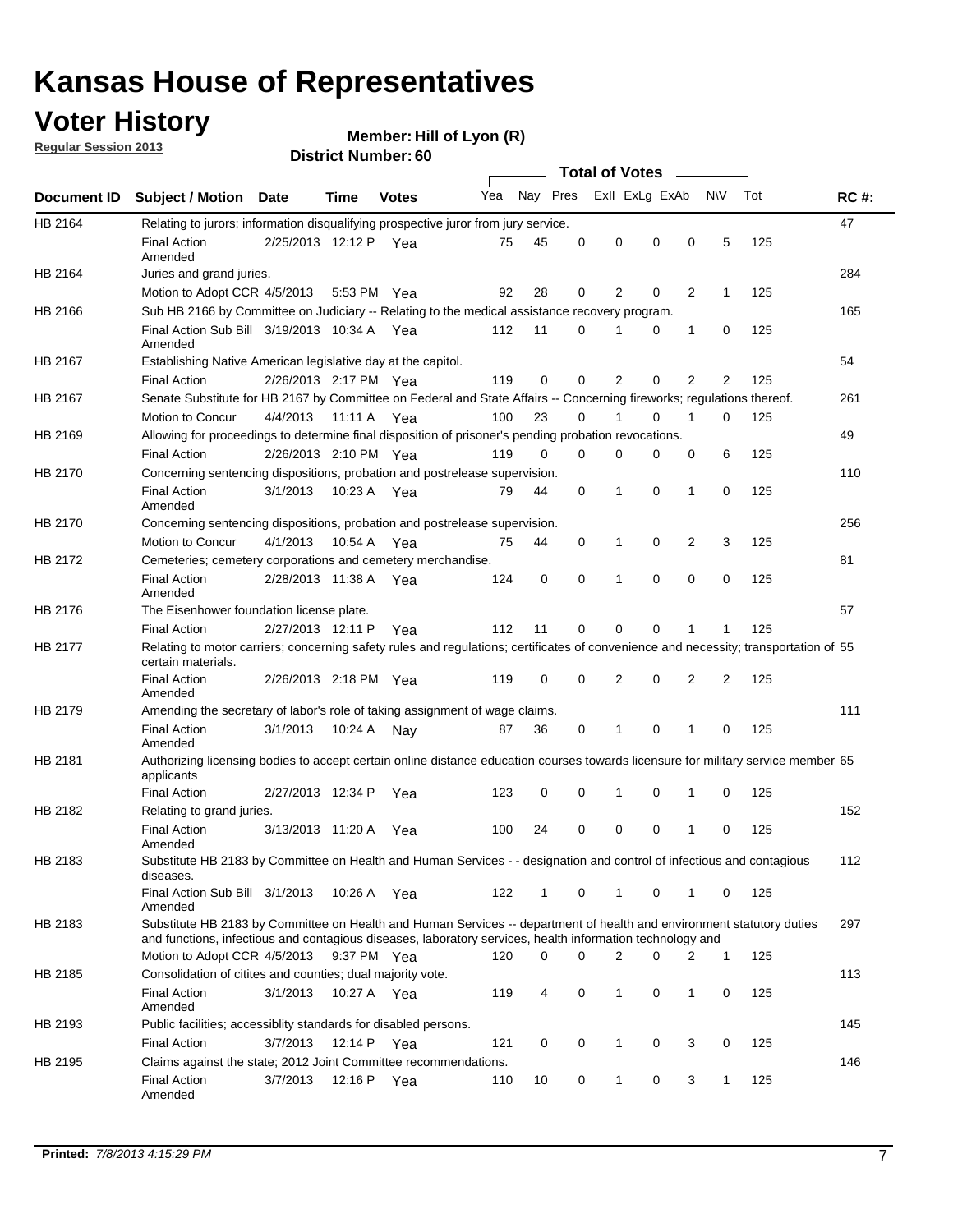## **Voter History**

**Member: Hill of Lyon (R)** 

**Regular Session 2013**

|                |                                                                                                                                                                             |                       |             |              |     |             | <b>Total of Votes</b> |                |   |                |              |     |             |
|----------------|-----------------------------------------------------------------------------------------------------------------------------------------------------------------------------|-----------------------|-------------|--------------|-----|-------------|-----------------------|----------------|---|----------------|--------------|-----|-------------|
| Document ID    | <b>Subject / Motion Date</b>                                                                                                                                                |                       | Time        | <b>Votes</b> | Yea | Nay Pres    |                       | Exll ExLg ExAb |   |                | <b>NV</b>    | Tot | <b>RC#:</b> |
| HB 2197        | Kansas state high school activities association; membership of board of directors and executive board.                                                                      |                       |             |              |     |             |                       |                |   |                |              |     | 249         |
|                | <b>Emergency Final</b><br><b>Action Amend</b>                                                                                                                               | 3/26/2013 8:46 PM Nay |             |              | 69  | 53          | 0                     |                | 0 | 2              | 0            | 125 |             |
| HB 2199        | Second amendment protection act.                                                                                                                                            |                       |             |              |     |             |                       |                |   |                |              |     | 157         |
|                | <b>Final Action</b><br>Amended                                                                                                                                              | 3/14/2013 11:34 A     |             | Yea          | 94  | 29          | 0                     | 0              | 0 | 2              | 0            | 125 |             |
| HB 2199        | Senate Substitute for HB 2199 by Committee on Federal and State Affairs--Secretary of Administration; successor; diretor of                                                 |                       |             |              |     |             |                       |                |   |                |              |     | 313         |
|                | accounts and reports; certain rules and regulations; Kansas liquor control act.                                                                                             |                       |             |              |     |             |                       |                |   |                |              |     |             |
|                | Motion to adopt CCR 5/22/2013 2:17 PM Yea                                                                                                                                   |                       |             |              | 89  | 23          | 0                     | 1              | 0 | 12             | 0            | 125 |             |
| HB 2200        | Executive chief information technology officer; office of information tehcnology services.                                                                                  |                       |             |              |     |             |                       |                |   |                |              |     | 114         |
|                | <b>Final Action</b><br>Amended                                                                                                                                              | 3/1/2013              | 10:28 A     | Yea          | 121 | 2           | 0                     | 1              | 0 | 1              | 0            | 125 |             |
| HB 2201        | Telecommunications; regulation by the state corporation commission and distributions from the Kansas universal service<br>fund.                                             |                       |             |              |     |             |                       |                |   |                |              |     | 33          |
|                | <b>Final Action</b><br>Amended                                                                                                                                              | 2/18/2013 11:24 A     |             | Yea          | 118 | 1           | 0                     | 2              | 0 | 4              | 0            | 125 |             |
| HB 2201        | Telecommunications; regulation by the state corporation commission and distributions from the Kansas universal service<br>fund.                                             |                       |             |              |     |             |                       |                |   |                |              |     | 278         |
|                | Motion to Adopt CCR 4/5/2013                                                                                                                                                |                       | 12:57 P     | Yea          | 99  | 20          | 0                     | 2              | 0 | 3              | $\mathbf{1}$ | 125 |             |
| HB 2202        | Providing automatic relief from certain motor carrier restrictions upon the governor's declaration of emergency.                                                            |                       |             |              |     |             |                       |                |   |                |              |     | 44          |
|                | <b>Final Action</b><br>Amended                                                                                                                                              | 2/20/2013 12:25 P     |             | <b>NV</b>    | 122 | 0           | 0                     | 0              | 0 | 0              | 3            | 125 |             |
| HB 2203        | Relating to exercise of religion.                                                                                                                                           |                       |             |              |     |             |                       |                |   |                |              |     | 115         |
|                | <b>Final Action</b><br>Amended                                                                                                                                              | 3/1/2013              | 10:31 A     | Yea          | 109 | 14          | 0                     | 1              | 0 | 1              | 0            | 125 |             |
| HB 2203        | Relating to exercise of religion.                                                                                                                                           |                       |             |              |     |             |                       |                |   |                |              |     | 200         |
|                | Motion to Concur                                                                                                                                                            | 3/25/2013 9:41 AM     |             | Yea          | 109 | 12          | 0                     | 2              | 0 | 2              | 0            | 125 |             |
| HB 2204        | Relating to redemption of real property.                                                                                                                                    |                       |             |              |     |             |                       |                |   |                |              |     | 116         |
|                | <b>Final Action</b><br>Amended                                                                                                                                              | 3/1/2013              | 10:32 A     | Yea          | 123 | $\mathbf 0$ | 0                     | 1              | 0 | $\mathbf{1}$   | 0            | 125 |             |
| HB 2204        | Extending the judicial branch surcharge for two years.                                                                                                                      |                       |             |              |     |             |                       |                |   |                |              |     | 308         |
|                | Motion to adopt CCR 5/13/2013 10:38 A Yea                                                                                                                                   |                       |             |              | 121 | 1           | 0                     | 0              | 0 | 3              | 0            | 125 |             |
| HB 2205        | Adoption hearings; time and waiver of notice.                                                                                                                               |                       |             |              |     |             |                       |                |   |                |              |     | 117         |
|                | <b>Final Action</b><br>Amended                                                                                                                                              | 3/1/2013              | 10:33 A Yea |              | 123 | 0           | 0                     | 1              | 0 | 1              | 0            | 125 |             |
| HB 2207        | Substitute HB 2207 by Committee on Agriculture and Natural Resources--Amending provisions relating to the regulation and<br>certification of animal feeding facilities.     |                       |             |              |     |             |                       |                |   |                |              |     | 56          |
|                | Final Action Sub Bill 2/26/2013 2:20 PM Yea                                                                                                                                 |                       |             |              | 119 | 0           | 0                     | 2              | 0 | $\overline{2}$ | 2            | 125 |             |
| <b>HB 2207</b> | Substitute HB 2207 by Committee on Agriculture and Natural Resources--Amending provisions relating to the regulation and 257<br>certification of animal feeding facilities. |                       |             |              |     |             |                       |                |   |                |              |     |             |
|                | Motion to Concur                                                                                                                                                            | 4/1/2013              | 2:23 PM Yea |              | 119 | 0           | 0                     | 1              | 0 | 3              | 2            | 125 |             |
| HB 2209        | Amendments to the Kansas offender registration act.                                                                                                                         |                       |             |              |     |             |                       |                |   |                |              |     | 66          |
|                | <b>Final Action</b><br>Amended                                                                                                                                              | 2/27/2013 12:35 P Yea |             |              | 123 | 0           | 0                     | $\mathbf{1}$   | 0 | $\mathbf{1}$   | 0            | 125 |             |
| HB 2210        | Elections; change of party affiliation.                                                                                                                                     |                       |             |              |     |             |                       |                |   |                |              |     | 132         |
|                | <b>Emergency Final</b><br><b>Action Amend</b>                                                                                                                               | 3/1/2013              | 1:02 PM Nay |              | 72  | 49          | 0                     |                | 0 | 1              | 2            | 125 |             |
| HB 2212        | Concerning the requirements to receiving a service grant through the veterans claims assistance program.                                                                    |                       |             |              |     |             |                       |                |   |                |              |     | 118         |
|                | <b>Final Action</b>                                                                                                                                                         | 3/1/2013              | 10:34 A Yea |              | 123 | 0           | 0                     | $\mathbf{1}$   | 0 | 1              | 0            | 125 |             |
| HB 2213        | Member elections and retirement benefit determinations and one-time payments under KPERS act of 2015.                                                                       |                       |             |              |     |             |                       |                |   |                |              |     | 27          |
|                | <b>Final Action</b><br>Amended                                                                                                                                              | 2/15/2013 11:19 A Yea |             |              | 115 | 0           | 0                     | 2              | 2 | 3              | 3            | 125 |             |
| HB 2213        | Member elections and retirement benefit determinations and one-time payments under KPERS act of 2015.                                                                       |                       |             |              |     |             |                       |                |   |                |              |     | 311         |
|                | Motion to adopt CCR 5/20/2013 2:11 PM Yea                                                                                                                                   |                       |             |              | 104 | $\Omega$    | 0                     | 1              | 0 | 16             | 4            | 125 |             |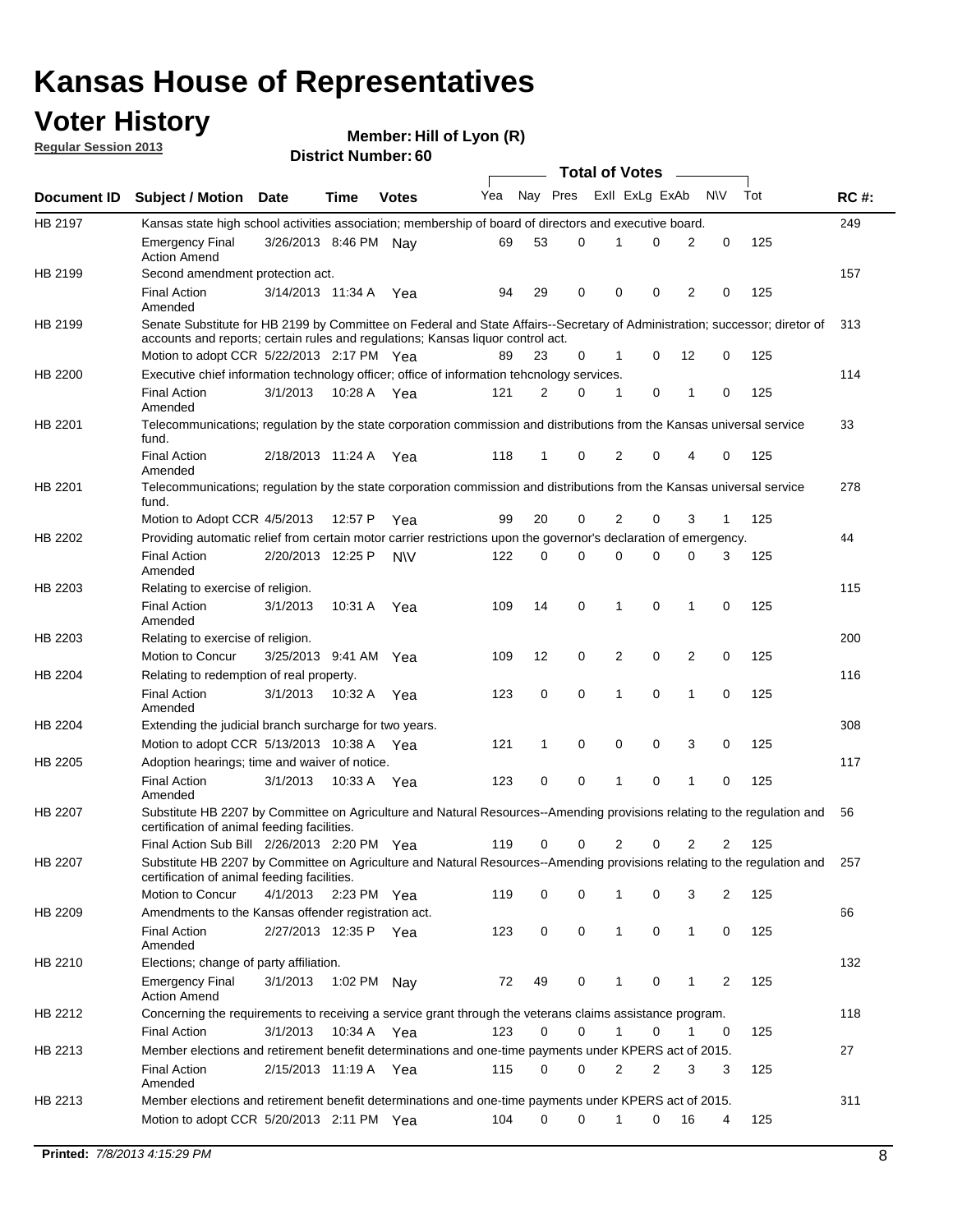## **Voter History**

**Member: Hill of Lyon (R)** 

**Regular Session 2013**

|                |                                                                                                                                                                                                               |                       |               |              |     |          |          | <b>Total of Votes</b> |          | $\overline{\phantom{a}}$ |           |     |             |
|----------------|---------------------------------------------------------------------------------------------------------------------------------------------------------------------------------------------------------------|-----------------------|---------------|--------------|-----|----------|----------|-----------------------|----------|--------------------------|-----------|-----|-------------|
| Document ID    | Subject / Motion Date                                                                                                                                                                                         |                       | <b>Time</b>   | <b>Votes</b> | Yea | Nay Pres |          | Exll ExLg ExAb        |          |                          | <b>NV</b> | Tot | <b>RC#:</b> |
| HB 2216        | Repealing certain joint committees and amending related statutes; amending the joint committees on special claims against<br>the state.                                                                       |                       |               |              |     |          |          |                       |          |                          |           |     | 119         |
|                | <b>Final Action</b><br>Amended                                                                                                                                                                                | 3/1/2013              | 10:36 A       | Yea          | 91  | 32       | 0        | 1                     | 0        | 1                        | 0         | 125 |             |
| HB 2216        | Repealing certain joint committees and amending related statutes; amending the joint committees on special claims against<br>the state.                                                                       |                       |               |              |     |          |          |                       |          |                          |           |     | 323         |
|                | Motion to adopt CCR 6/2/2013                                                                                                                                                                                  |                       | 12:18 A       | Yea          | 81  | 28       | 0        | 1                     | 0        | 6                        | 9         | 125 |             |
| HB 2217        | Creating the crime of female genital mutilation and setting the penalty.                                                                                                                                      |                       |               |              |     |          |          |                       |          |                          |           |     | 120         |
|                | <b>Final Action</b><br>Amended                                                                                                                                                                                | 3/1/2013              | 10:37 A Yea   |              | 123 | 0        | 0        | 1                     | 0        | 1                        | 0         | 125 |             |
| HB 2218        | Driving under the influence of alcohol or drugs; tests; implied consent; administrative hearings.                                                                                                             |                       |               |              |     |          |          |                       |          |                          |           |     | 82          |
|                | <b>Final Action</b>                                                                                                                                                                                           | 2/28/2013 11:40 A Yea |               |              | 124 | 0        | $\Omega$ |                       | $\Omega$ | 0                        | 0         | 125 |             |
| HB 2218        | Driving under the influence of alcohol or drugs; boating under the influence of alcohol or drugs; tests; implied consent;<br>administrative hearings; aggravated battery DUI.<br>Motion to adopt CCR 5/9/2013 |                       | 11:46 A Yea   |              | 120 | 2        | 0        | 1                     | 0        | 1                        | 1         | 125 | 303         |
|                |                                                                                                                                                                                                               |                       |               |              |     |          |          |                       |          |                          |           |     |             |
| HB 2221        | Enacting the equal access act; school employees; professional employees organization.                                                                                                                         |                       |               |              |     |          |          |                       |          |                          |           |     | 83          |
|                | <b>Final Action</b>                                                                                                                                                                                           | 2/28/2013 11:42 A     |               | Nay          | 71  | 53       | 0        | 1                     | 0        | 0                        | 0         | 125 |             |
| HB 2222        | School districts; bullying policies.<br>Emergency Final<br><b>Action Amend</b>                                                                                                                                | 3/1/2013              | 1:13 PM $Yea$ |              | 119 | 1        | 1        | 1                     | 0        | 1                        | 2         | 125 | 141         |
| HB 2228        | Decreased employer payments to group insurance reserve fund for KPERS plan of death and long-term disability benefits<br>during fiscal years 2014 and 2015.                                                   |                       |               |              |     |          |          |                       |          |                          |           |     | 28          |
|                | <b>Final Action</b><br>Amended                                                                                                                                                                                | 2/15/2013 11:21 A Yea |               |              | 115 | 0        | 0        | 2                     | 2        | 3                        | 3         | 125 |             |
| HB 2231        | Substitute HB 2231 by Committee on Appropriations - Appropriations for FY 2014, FY 2015, FY 2016, FY 2017 and FY 2018 177<br>for various state agencies; capital improvement projects.                        |                       |               |              |     |          |          |                       |          |                          |           |     |             |
|                | Final Action Sub Bill 3/20/2013 10:29 A<br>Amended                                                                                                                                                            |                       |               | Nav          | 68  | 55       | 0        | 1                     | 0        | 1                        | 0         | 125 |             |
| HB 2234        | Contracts between the Kansas turnpike authority and the Kansas department of transportation.                                                                                                                  |                       |               |              |     |          |          |                       |          |                          |           |     | 151         |
|                | <b>Final Action</b><br>Amended                                                                                                                                                                                | 3/11/2013 11:16 A     |               | Nay          | 81  | 41       | 0        | 0                     | 1        | 2                        | 0         | 125 |             |
| HB 2234        | Naming the secretary of transportation as the director of operations of the Kansas turnpike authority; pertaining to certain<br>contracts between the authority and the department of transportation.         |                       |               |              |     |          |          |                       |          |                          |           |     | 299         |
|                | Motion to Adopt CCR 4/5/2013                                                                                                                                                                                  |                       | 10:12 P       | Nav          | 76  | 44       | 0        | 2                     | 0        | 2                        | 1         | 125 |             |
| <b>HB 2244</b> | Taxation of watercraft.<br><b>Emergency Final</b>                                                                                                                                                             | 3/26/2013 8:49 PM Yea |               |              | 107 | 15       | 0        | 1                     | 0        | 2                        | 0         | 125 | 250         |
|                | <b>Action Amend</b>                                                                                                                                                                                           |                       |               |              |     |          |          |                       |          |                          |           |     |             |
| HB 2249        | City annexation of fire district land; double taxation; refund.                                                                                                                                               |                       |               |              |     |          |          |                       |          |                          |           |     | 121         |
|                | Final Action<br>Amended                                                                                                                                                                                       | 3/1/2013 10:39 A Yea  |               |              | 101 | 22       | 0        | $\mathbf{1}$          | $\cap$   | 1                        | $\Omega$  | 125 |             |
| HB 2249        | Certain property issues; fire districts; historic preservation; solid waste.                                                                                                                                  |                       |               |              |     |          |          |                       |          |                          |           |     | 310         |
|                | Motion to Adopt CCR 5/17/2013 10:25 A Yea                                                                                                                                                                     |                       |               |              | 92  | 18       | 0        |                       | 0        | 14                       | 0         | 125 |             |
| HB 2252        | Eliminating the statute of limitations for prosecutions of rape and aggravated criminal sodomy.                                                                                                               |                       |               |              |     |          |          |                       |          |                          |           |     | 122         |
|                | <b>Final Action</b><br>Amended                                                                                                                                                                                | 3/1/2013              | 10:40 A Yea   |              | 123 | 0        | 0        |                       | 0        | 1                        | 0         | 125 |             |
| HB 2253        | Abortion; prohibiting funding for abortion services; amending late-term abortion and woman's- right-to-know statutes.                                                                                         |                       |               |              |     |          |          |                       |          |                          |           |     | 178         |
|                | <b>Final Action</b><br>Amended                                                                                                                                                                                | 3/20/2013 10:31 A     |               | Nav          | 92  | 31       | 0        | 1                     | 0        | 1                        | 0         | 125 |             |
| HB 2253        | Abortion; prohibiting funding for abortion services; amending late-term abortion and woman's- right-to-know statutes.                                                                                         |                       |               |              |     |          |          |                       |          |                          |           |     | 301         |
|                | Motion to Adopt CCR 4/5/2013                                                                                                                                                                                  |                       | 10:34 P Nay   |              | 90  | 30       | 0        | 2                     | 0        | 2                        | 1         | 125 |             |
| HB 2255        | Economic development; investments in telecommunications machinery and equipment.                                                                                                                              |                       |               |              |     |          |          |                       |          |                          |           |     | 142         |
|                | EFA Sub Bill<br>Amended                                                                                                                                                                                       | 3/1/2013              |               | 1:15 PM Yea  | 116 | 5        | 0        | -1                    | 0        | 1                        | 2         | 125 |             |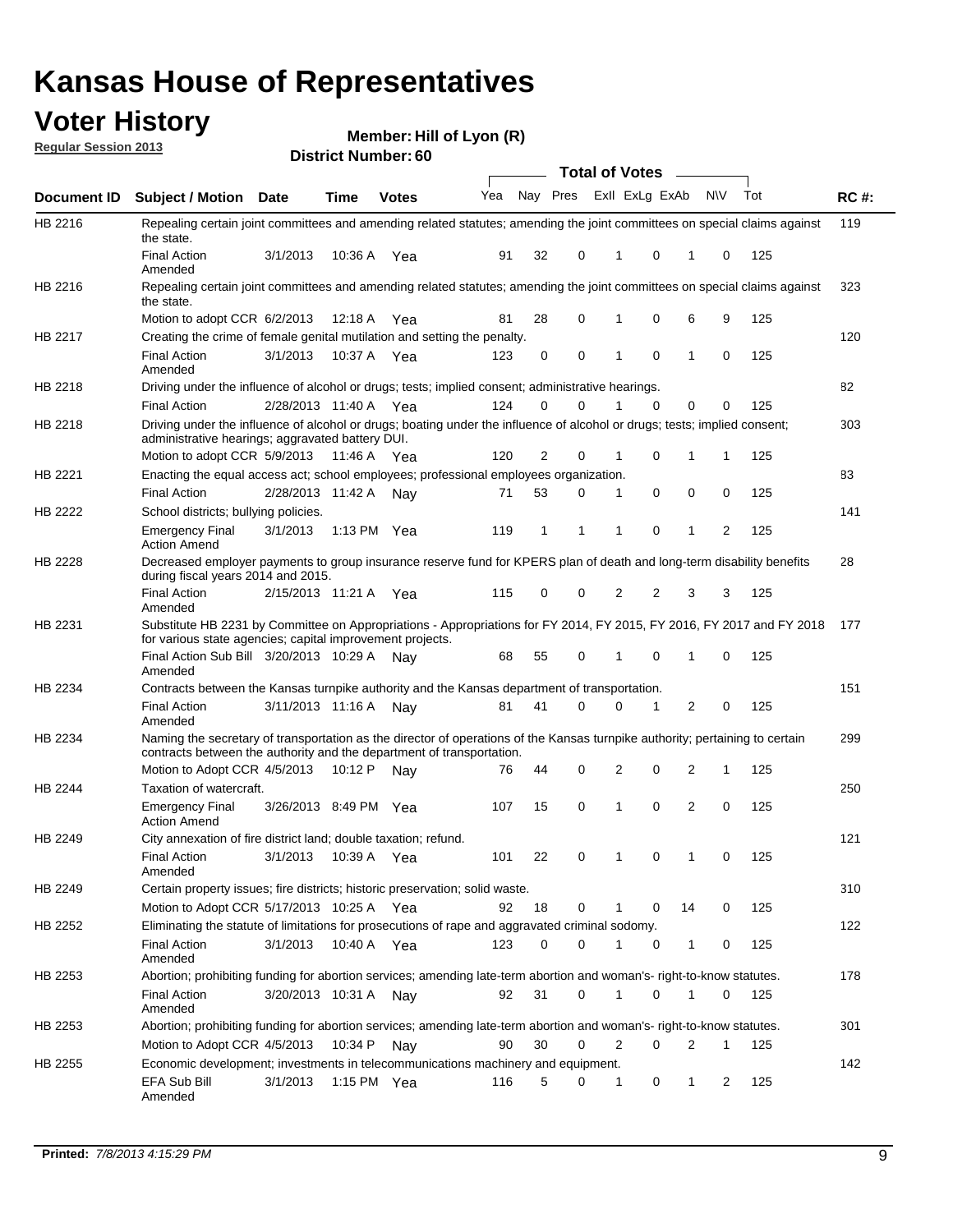## **Voter History**

**Member: Hill of Lyon (R)** 

**Regular Session 2013**

|             |                                                                                                                                                                                       |                       |             |              |     |                         |              | <b>Total of Votes</b> |             | $\frac{1}{2}$  |                |     |     |
|-------------|---------------------------------------------------------------------------------------------------------------------------------------------------------------------------------------|-----------------------|-------------|--------------|-----|-------------------------|--------------|-----------------------|-------------|----------------|----------------|-----|-----|
| Document ID | <b>Subject / Motion Date</b>                                                                                                                                                          |                       | <b>Time</b> | <b>Votes</b> | Yea | Nay Pres Exll ExLg ExAb |              |                       |             |                | <b>NV</b>      | Tot | RC# |
| HB 2259     | Domestic relations; relating to dissolution of marriage;                                                                                                                              |                       |             |              |     |                         |              |                       |             |                |                |     | 58  |
|             | <b>Final Action</b>                                                                                                                                                                   | 2/27/2013 12:12 P     |             | Yea          | 123 | 0                       | 0            | 1                     | 0           | 1              | 0              | 125 |     |
| HB 2261     | Authorizing the expenditure of unencumbered balances held by school district; removing the cap for contingency reserve<br>fund.                                                       |                       |             |              |     |                         |              |                       |             |                |                |     | 48  |
|             | <b>Final Action</b><br>Amended                                                                                                                                                        | 2/25/2013 12:13 P     |             | Yea          | 120 | 0                       | $\Omega$     | 0                     | 0           | 0              | 5              | 125 |     |
| HB 2261     | School districts; expenditure of unencumbered bala ces; removing the cap for contingency reserve fund; establishing celebrate 305<br>freedom week; bullying policies, ies.            |                       |             |              |     |                         |              |                       |             |                |                |     |     |
|             | Motion to adopt CCR 5/9/2013                                                                                                                                                          |                       | 2:25 PM Yea |              | 119 | 1                       | 0            | 1                     | 0           | 4              | 0              | 125 |     |
| HB 2262     | Substitute HB 2262 by Committee on Appropriations - Amending the percentage amount that is deposited into the oil and gas 210<br>valuation depletion trust fund from 12.41% to 8.25%. |                       |             |              |     |                         |              |                       |             |                |                |     |     |
|             | Final Action Sub Bill 3/26/2013 9:58 AM Yea                                                                                                                                           |                       |             |              | 96  | 23                      | 0            |                       | 0           | 5              | 0              | 125 |     |
| HB 2267     | Income tax, credits, high performance incentive program; subtraction modifications, certain expenses related to living dinor<br>organ donations.                                      |                       |             |              |     |                         |              |                       |             |                |                |     | 252 |
|             | <b>Emergency Final</b><br><b>Action Amend</b>                                                                                                                                         | 3/26/2013 8:52 PM Yea |             |              | 106 | 16                      | 0            | 1                     | 0           | $\overline{2}$ | 0              | 125 |     |
| HB 2269     | John Bower memorial highway.                                                                                                                                                          |                       |             |              |     |                         |              |                       |             |                |                |     | 84  |
|             | <b>Final Action</b><br>Amended                                                                                                                                                        | 2/28/2013 11:44 A     |             | Yea          | 114 | 10                      | 0            | 1                     | $\mathbf 0$ | 0              | 0              | 125 |     |
| HB 2272     | Exempting IRB-purchased property from property taxatin without state ownerhsip requirement.                                                                                           |                       |             |              |     |                         |              |                       |             |                |                |     | 123 |
|             | <b>Final Action</b>                                                                                                                                                                   | 3/1/2013              | 10:41 A     | Yea          | 123 | 0                       | 0            | 1                     | 0           | 1              | 0              | 125 |     |
| HB 2278     | Creating a penalty enhancement for the theft or burglary of a firearm.                                                                                                                |                       |             |              |     |                         |              |                       |             |                |                |     | 135 |
|             | <b>Emergency Final</b><br><b>Action Amend</b>                                                                                                                                         | 3/1/2013              | 1:06 PM Yea |              | 117 | 4                       | 0            | 1                     | 0           | 1              | $\overline{2}$ | 125 |     |
| HB 2280     | School districts; establishing celebrate freedom week and related curriculum.                                                                                                         |                       |             |              |     |                         |              |                       |             |                |                |     | 140 |
|             | <b>Emergency Final</b><br><b>Action Amend</b>                                                                                                                                         | 3/1/2013              | 1:12 PM Yea |              | 95  | 25                      | $\mathbf{1}$ | 1                     | 0           | 1              | 2              | 125 |     |
| HB 2294     | Kansas uniform securities act.                                                                                                                                                        |                       |             |              |     |                         |              |                       |             |                |                |     | 124 |
|             | <b>Final Action</b>                                                                                                                                                                   | 3/1/2013              | 10:42 A Yea |              | 123 | 0                       | 0            | 1                     | 0           | $\mathbf 1$    | 0              | 125 |     |
| HB 2296     | Campaign finance; permitted uses of campaign funds.                                                                                                                                   |                       |             |              |     |                         |              |                       |             |                |                |     | 148 |
|             | <b>Final Action</b>                                                                                                                                                                   | 3/8/2013              | 11:12 A Yea |              | 120 | 1                       | 0            | 0                     | 1           | $\overline{2}$ | 1              | 125 |     |
| HB 2298     | Amending the crimes of interference with law enforcement and giving a false alarm.                                                                                                    |                       |             |              |     |                         |              |                       |             |                |                |     | 136 |
|             | <b>Emergency Final</b><br>Action                                                                                                                                                      | 3/1/2013              | 1:07 PM Yea |              | 121 | 0                       | 0            | 1                     | 0           | 1              | 2              | 125 |     |
| HB 2302     | Relating to drug screening, criminal history record check and fingerprinting of certain persons and employees.                                                                        |                       |             |              |     |                         |              |                       |             |                |                |     | 85  |
|             | <b>Final Action</b><br>Amended                                                                                                                                                        | 2/28/2013 11:45 A     |             | Yea          | 124 | 0                       | $\Omega$     | 1                     | 0           | 0              | 0              | 125 |     |
| HB 2303     | Relating to drivier's license fees; driving under the influence equipment fund.                                                                                                       |                       |             |              |     |                         |              |                       |             |                |                |     | 125 |
|             | <b>Final Action</b><br>Amended                                                                                                                                                        | 3/1/2013              | 10:44 A     | Yea          | 113 | 10                      | 0            |                       | 0           |                | 0              | 125 |     |
| HB 2305     | Kansas storage tank act and containment of underground storage tanks.                                                                                                                 |                       |             |              |     |                         |              |                       |             |                |                |     | 126 |
|             | <b>Final Action</b>                                                                                                                                                                   | 3/1/2013              | 10:45 A     | Yea          | 123 | 0                       | 0            | 1                     | 0           | $\mathbf{1}$   | 0              | 125 |     |
| HB 2305     | Kansas storage tank act and containment of underground storage tanks.                                                                                                                 |                       |             |              |     |                         |              |                       |             |                |                |     | 197 |
|             | Motion to Concur                                                                                                                                                                      | 3/22/2013 11:36 A     |             | Yea          | 119 | 0                       | 0            | $\overline{c}$        | 0           | 3              | $\mathbf{1}$   | 125 |     |
| HB 2311     | Increasing delinquent registration fees.                                                                                                                                              |                       |             |              |     |                         |              |                       |             |                |                |     | 127 |
|             | <b>Final Action</b>                                                                                                                                                                   | 3/1/2013              | 10:50 A     | Yea          | 24  | 99                      | 0            | 1                     | 0           | $\mathbf{1}$   | 0              | 125 |     |
| HB 2312     | Kansas uninsurable health insurance plan; increase in life time limit.                                                                                                                |                       |             |              |     |                         |              |                       |             |                |                |     | 95  |
|             | <b>Final Action</b>                                                                                                                                                                   | 3/1/2013              | 9:53 AM Yea |              | 123 | 0                       | 0            | 1                     | 0           | 1              | 0              | 125 |     |
| HB 2318     | Authorizing use of motorcycle headlamp modulation systems and side lamps.                                                                                                             |                       |             |              |     |                         |              |                       |             |                |                |     | 128 |
|             | <b>Final Action</b><br>Amended                                                                                                                                                        | 3/1/2013              | 10:52 A Yea |              | 123 | 0                       | 0            | 1                     | 0           | 1              | 0              | 125 |     |
| HB 2318     | Authorizing use of motorcycle headlamp modulation systems and side lamps.                                                                                                             |                       |             |              |     |                         |              |                       |             |                |                |     | 201 |
|             | Motion to Concur                                                                                                                                                                      | 3/25/2013 9:44 AM Yea |             |              | 121 | 0                       | 0            | 2                     | 0           | 2              | 0              | 125 |     |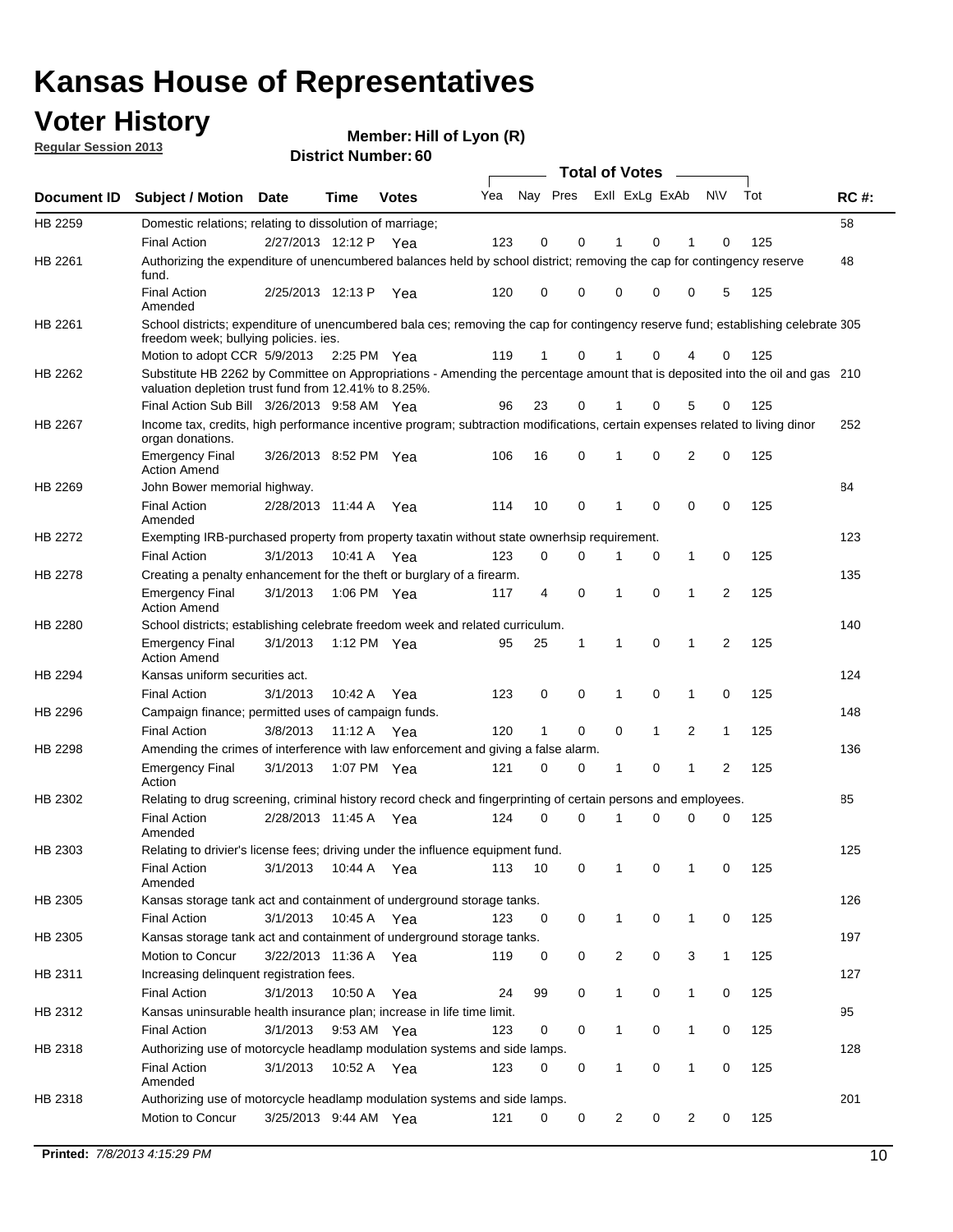## **Voter History**

**Member: Hill of Lyon (R)** 

**Regular Session 2013**

|             |                                                                                                                                                                                             |                       |             |              |     |             |             | <b>Total of Votes</b> |   |                |           |     |             |
|-------------|---------------------------------------------------------------------------------------------------------------------------------------------------------------------------------------------|-----------------------|-------------|--------------|-----|-------------|-------------|-----------------------|---|----------------|-----------|-----|-------------|
| Document ID | <b>Subject / Motion</b>                                                                                                                                                                     | Date                  | Time        | <b>Votes</b> | Yea | Nay Pres    |             | Exll ExLg ExAb        |   |                | <b>NV</b> | Tot | <b>RC#:</b> |
| HB 2319     | Creating the coalition of innovative districts act.                                                                                                                                         |                       |             |              |     |             |             |                       |   |                |           |     | 149         |
|             | <b>Final Action</b><br>Amended                                                                                                                                                              | 3/8/2013              | 11:17 A     | Nav          | 74  | 47          | 0           | 0                     | 1 | 3              | 0         | 125 |             |
| HB 2319     | Creating the coalition of innovative districts act.                                                                                                                                         |                       |             |              |     |             |             |                       |   |                |           |     | 279         |
|             | Motion to Adopt CCR 4/5/2013                                                                                                                                                                |                       | 1:03 PM Nay |              | 71  | 47          | 0           | 2                     | 0 | 3              | 2         | 125 |             |
| HB 2322     | Relating to the division of health of the department of health and environment.                                                                                                             |                       |             |              |     |             |             |                       |   |                |           |     | 86          |
|             | <b>Final Action</b><br>Amended                                                                                                                                                              | 2/28/2013 11:46 A Yea |             |              | 118 | 6           | 0           | 1                     | 0 | 0              | 0         | 125 |             |
| HB 2326     | VoIP and IP enabled services.                                                                                                                                                               |                       |             |              |     |             |             |                       |   |                |           |     | 129         |
|             | <b>Final Action</b><br>Amended                                                                                                                                                              | 3/1/2013              | 10:53 A     | Yea          | 123 | 0           | 0           | $\mathbf{1}$          | 0 | 1              | 0         | 125 |             |
| HB 2338     | Courts; docket fees.                                                                                                                                                                        |                       |             |              |     |             |             |                       |   |                |           |     | 211         |
|             | <b>Final Action</b><br>Amended                                                                                                                                                              | 3/26/2013 10:00 A     |             | Nav          | 67  | 52          | 0           | 1                     | 0 | 5              | 0         | 125 |             |
| HB 2339     | Allowing insurers to return premiums to a policyholder separate from the notice of an adverse underwriting decision.                                                                        |                       |             |              |     |             |             |                       |   |                |           |     | 67          |
|             | <b>Final Action</b>                                                                                                                                                                         | 2/28/2013 11:16 A Yea |             |              | 124 | 0           | 0           |                       | 0 | 0              | 0         | 125 |             |
| HB 2339     | Combining life insurance with certain additional health related riders, insurance agents-lines of insurance, health insurance for 287<br>certain firefighters and law enforcement officers. |                       |             |              |     |             |             |                       |   |                |           |     |             |
|             | Motion to Adopt CCR 4/5/2013 7:15 PM Yea                                                                                                                                                    |                       |             |              | 116 | 4           | 0           | 2                     | 0 | 2              | -1        | 125 |             |
| HB 2343     | Relating to the secretary of health and environment; office of laboratory services.                                                                                                         |                       |             |              |     |             |             |                       |   |                |           |     | 130         |
|             | <b>Final Action</b>                                                                                                                                                                         | 3/1/2013              | 10:54 A Yea |              | 89  | 34          | 0           | 1                     | 0 | 1              | 0         | 125 |             |
| HB 2349     | School districts; audit by legislative post audit committee.                                                                                                                                |                       |             |              |     |             |             |                       |   |                |           |     | 87          |
|             | <b>Final Action</b><br>Amended                                                                                                                                                              | 2/28/2013 11:48 A Yea |             |              | 120 | 4           | $\mathbf 0$ | 1                     | 0 | 0              | 0         | 125 |             |
| HB 2349     | School districts; audit by legislative post audit committee.                                                                                                                                |                       |             |              |     |             |             |                       |   |                |           |     | 291         |
|             | Motion to Concur                                                                                                                                                                            | 4/5/2013              | 7:55 PM Yea |              | 118 | 2           | $\mathbf 0$ | 2                     | 0 | 2              | 1         | 125 |             |
| HB 2352     | Maximum benefits increased for certain members of the Kansas police and firemen's retirement system.                                                                                        |                       |             |              |     |             |             |                       |   |                |           |     | 88          |
|             | <b>Final Action</b>                                                                                                                                                                         | 2/28/2013 11:49 A     |             | Yea          | 124 | 0           | 0           | 1                     | 0 | 0              | 0         | 125 |             |
| HB 2353     | Adding certain controlled substances as schedule I drugs.                                                                                                                                   |                       |             |              |     |             |             |                       |   |                |           |     | 138         |
|             | <b>Emergency Final</b><br>Action                                                                                                                                                            | 3/1/2013              | 1:09 PM Yea |              | 121 | 0           | 0           | 1                     | 0 | 1              | 2         | 125 |             |
| HB 2357     | 242nd engineer company ae" KS army national guard ae" membrial highway.                                                                                                                     |                       |             |              |     |             |             |                       |   |                |           |     | 96          |
|             | <b>Final Action</b>                                                                                                                                                                         | 3/1/2013              | 9:54 AM Yea |              | 123 | 0           | 0           | 1                     | 0 | 1              | 0         | 125 |             |
| HB 2357     | 242nd engineer company-KS army national guard- highway.                                                                                                                                     |                       |             |              |     |             |             |                       |   |                |           |     | 202         |
|             | Motion to Concur                                                                                                                                                                            | 3/25/2013 9:47 AM Yea |             |              | 121 | $\mathbf 0$ | $\mathbf 0$ | $\overline{2}$        | 0 | $\overline{2}$ | 0         | 125 |             |
| HB 2363     | Exempting certain aggregate mining operations from department of health and environment regulations.                                                                                        |                       |             |              |     |             |             |                       |   |                |           |     | 131         |
|             | <b>Final Action</b><br>Amended                                                                                                                                                              | 3/1/2013              | 10:56 A     | Yea          | 123 | 0           | 0           | 1                     | 0 | 1              | 0         | 125 |             |
| HB 2363     | Water; wastewater regulations for sand and gravel; streams, dams and water obstructions.                                                                                                    |                       |             |              |     |             |             |                       |   |                |           |     | 280         |
|             | Motion to Adopt CCR 4/5/2013                                                                                                                                                                |                       | 1:10 PM Yea |              | 119 | 0           | 0           | 2                     | 0 | 3              |           | 125 |             |
| HB 2368     | Relating to the governor's mental health services planning council.                                                                                                                         |                       |             |              |     |             |             |                       |   |                |           |     | 137         |
|             | Emergency Final<br><b>Action Amend</b>                                                                                                                                                      | 3/1/2013              | 1:08 PM Yea |              | 121 | 0           | 0           | $\mathbf{1}$          | 0 | 1              | 2         | 125 |             |
| HB 2377     | Relating to court fees and costs; judicial branch surcharge fund.                                                                                                                           |                       |             |              |     |             |             |                       |   |                |           |     | 212         |
|             | <b>Final Action</b>                                                                                                                                                                         | 3/26/2013 10:01 A Yea |             |              | 118 | 1           | 0           |                       | 0 | 5              | 0         | 125 |             |
| HB 2378     | Sales tax exemption for sales of certain machinery and equipment used for surface mining activities.                                                                                        |                       |             |              |     |             |             |                       |   |                |           |     | 251         |
|             | <b>Emergency Final</b><br><b>Action Amend</b>                                                                                                                                               | 3/26/2013 8:51 PM Yea |             |              | 104 | 18          | 0           | 1                     | 0 | 2              | 0         | 125 |             |
| HB 2381     | Election campaign finance; removing certain limitations to contributions made during legislative sessions.                                                                                  |                       |             |              |     |             |             |                       |   |                |           |     | 198         |
|             | Final Action<br>Amended                                                                                                                                                                     | 3/25/2013 9:30 AM Yea |             |              | 100 | 21          | 0           | 2                     | 0 | 2              | 0         | 125 |             |
| HB 2387     | Clarifying that felony murder is not a lesser included offense of capital murder.                                                                                                           |                       |             |              |     |             |             |                       |   |                |           |     | 213         |
|             | <b>Final Action</b>                                                                                                                                                                         | 3/26/2013 10:02 A     |             | Yea          | 117 | 2           | 0           | $\mathbf{1}$          | 0 | 5              | 0         | 125 |             |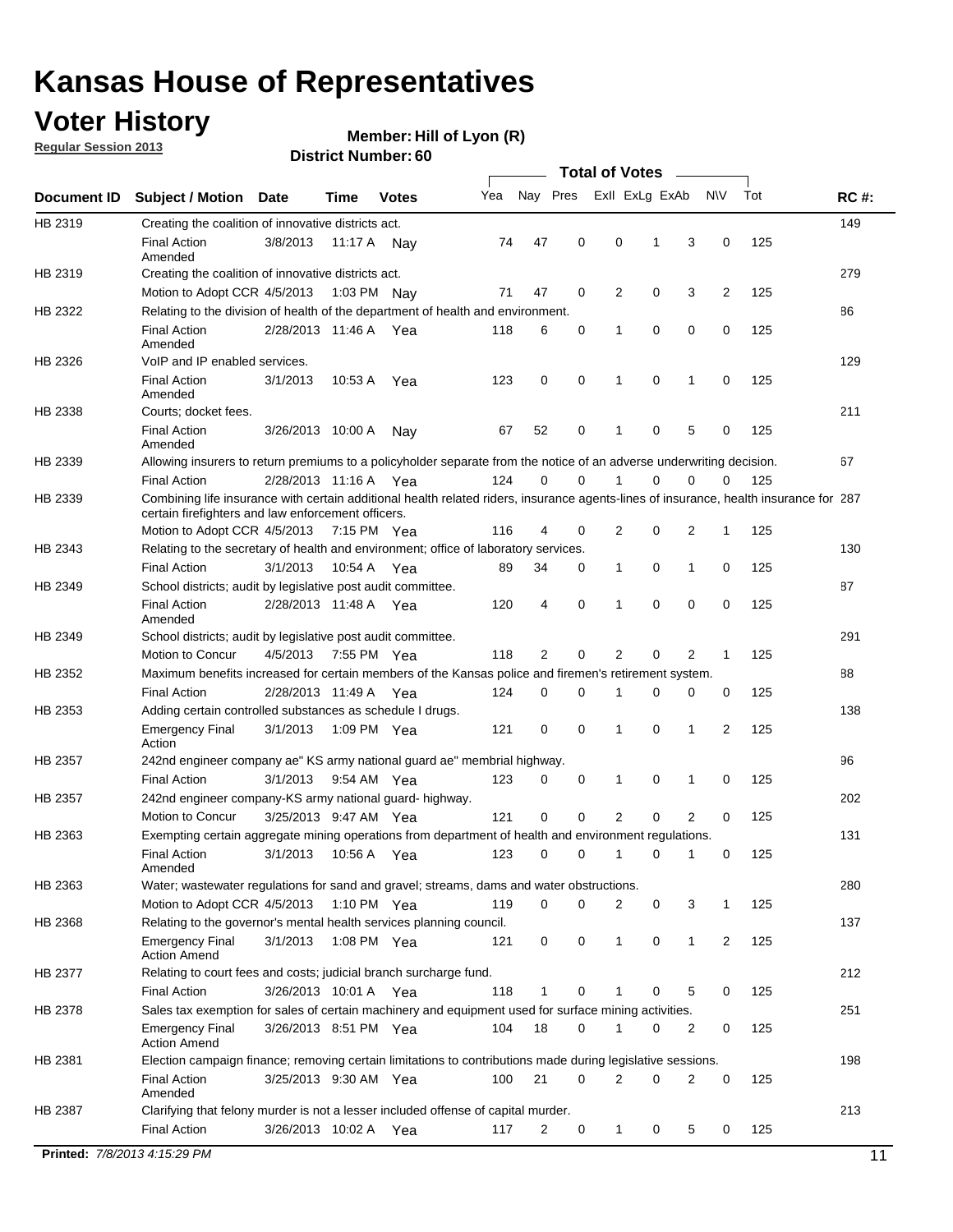## **Voter History**

**Member: Hill of Lyon (R)** 

**Regular Session 2013**

|                 |                                                                                                                                                                                                                                                  |                       |        | טט . וסעווואדו או ווסוע |     |              |          |   | <b>Total of Votes</b>   |                |              |     |             |
|-----------------|--------------------------------------------------------------------------------------------------------------------------------------------------------------------------------------------------------------------------------------------------|-----------------------|--------|-------------------------|-----|--------------|----------|---|-------------------------|----------------|--------------|-----|-------------|
| Document ID     | <b>Subject / Motion Date</b>                                                                                                                                                                                                                     |                       | Time   | <b>Votes</b>            | Yea |              |          |   | Nay Pres Exll ExLg ExAb |                | <b>NV</b>    | Tot | <b>RC#:</b> |
| HB 2389         | Capital murder; notice of intent to seek the death penalty.<br><b>Final Action</b>                                                                                                                                                               | 3/26/2013 10:03 A     |        | Yea                     | 118 | 1            | 0        |   | 0<br>1                  | 5              | 0            | 125 | 214         |
| HB 2391         | School finance; amount of tax levy authorized to finance ancillary school facilities.                                                                                                                                                            |                       |        |                         |     |              |          |   |                         |                |              |     | 237         |
|                 |                                                                                                                                                                                                                                                  | 3/26/2013 8:30 PM Nay |        |                         | 64  | 57           | 0        |   | 0<br>$\mathbf 1$        | 2              | 1            | 125 |             |
|                 | <b>Emergency Final</b><br><b>Action Amend</b>                                                                                                                                                                                                    |                       |        |                         |     |              |          |   |                         |                |              |     |             |
| HB 2391         | Senate Substitute for HB 2391 by Committee on Ways and Means - Creating the joint committee on uniform educational<br>standards oversight.                                                                                                       |                       |        |                         |     |              |          |   |                         |                |              |     | 321         |
|                 | Sub Motion to Concur 6/1/2013                                                                                                                                                                                                                    |                       | 10:06P | Nav                     | 55  | 58           | 0        |   | 0<br>0                  | 6              | 6            | 125 |             |
| HB 2396         | Allowing the secretary of administration to identify state owned real property as surplus property and establishing an appeals 253<br>process of such identification; also amending procedures for the disposition of state surplus real estate. |                       |        |                         |     |              |          |   |                         |                |              |     |             |
|                 | <b>Emergency Final</b><br><b>Action Amend</b>                                                                                                                                                                                                    | 3/26/2013 8:53 PM Yea |        |                         | 122 | 0            | O        |   | O                       | 2              | 0            | 125 |             |
| HB 2403         | Issuing \$1,500,000,000 of pension obligation bonds to finance a portion of the unfunded actuarial liability of KPERS.                                                                                                                           |                       |        |                         |     |              |          |   |                         |                |              |     | 236         |
|                 | <b>Final Action</b><br>Amended                                                                                                                                                                                                                   | 3/26/2013 8:29 PM Yea |        |                         | 73  | 49           | 0        | 1 | 0                       | $\overline{2}$ | 0            | 125 |             |
| <b>HCR 5014</b> | Urging approval of the Presidential Permit application allowing the construction and operation of the TransCanada Keystone<br>XL Pipeline.                                                                                                       |                       |        |                         |     |              |          |   |                         |                |              |     | 215         |
|                 | <b>Final Action</b>                                                                                                                                                                                                                              | 3/26/2013 10:05 A     |        | Yea                     | 108 | 11           | 0        |   | 0<br>1                  | 5              | 0            | 125 |             |
| HR 6004         | Rules of House of Representatives, permanent rules of the 2013-2014 biennium.                                                                                                                                                                    |                       |        |                         |     |              |          |   |                         |                |              |     | 4           |
|                 | <b>Final Action</b><br>Amended                                                                                                                                                                                                                   | 1/28/2013 11:09 A     |        | Nay                     | 82  | 40           | 0        |   | 0<br>0                  | 3              | 0            | 125 |             |
| SB <sub>1</sub> | Legislative Post Audit; periodic audits of the State treasurer and the pooled money investment board.                                                                                                                                            |                       |        |                         |     |              |          |   |                         |                |              |     | 216         |
|                 | <b>Final Action</b><br>Amended                                                                                                                                                                                                                   | 3/26/2013 10:06 A     |        | Yea                     | 118 | 1            | $\Omega$ |   | 0<br>1                  | 5              | 0            | 125 |             |
| SB 16           | Kansas racketeer influenced and corrupt organization act, criminal street gangs.                                                                                                                                                                 |                       |        |                         |     |              |          |   |                         |                |              |     | 217         |
|                 | <b>Final Action</b><br>Amended                                                                                                                                                                                                                   | 3/26/2013 10:12 A Yea |        |                         | 74  | 45           | 0        |   | 0<br>1                  | 5              | 0            | 125 |             |
| <b>SB 20</b>    | Civil procedure; temporary restraining orders and poverty affidavits.                                                                                                                                                                            |                       |        |                         |     |              |          |   |                         |                |              |     | 190         |
|                 | <b>Final Action</b><br>Amended                                                                                                                                                                                                                   | 3/22/2013 11:15 A Yea |        |                         | 119 | 0            | 0        |   | 0<br>$\overline{2}$     | 3              | $\mathbf{1}$ | 125 |             |
| SB 20           | Civil procedure; temporary restraining orders and poverty affidavits.                                                                                                                                                                            |                       |        |                         |     |              |          |   |                         |                |              |     | 304         |
|                 | Motion to adopt CCR 5/9/2013                                                                                                                                                                                                                     |                       |        | 2:21 PM $Yea$           | 119 | $\mathbf{1}$ | 0        | 1 | 0                       | 4              | 0            | 125 |             |
| SB 21           | Firearms; criminal possession of a firearm; expungement; personal and family protection act.                                                                                                                                                     |                       |        |                         |     |              |          |   |                         |                |              |     | 255         |
|                 | <b>Emergency Final</b><br>Action                                                                                                                                                                                                                 | 3/26/2013 8:56 PM Yea |        |                         | 119 | 3            | 0        | 1 | 0                       | 2              | 0            | 125 |             |
| <b>SB 23</b>    | Continuation of statewide tax levy for public schools.                                                                                                                                                                                           |                       |        |                         |     |              |          |   |                         |                |              |     | 243         |
|                 | <b>Emergency Final</b><br><b>Action Amend</b>                                                                                                                                                                                                    | 3/26/2013 8:38 PM Yea |        |                         | 122 | 0            | 0        | 1 | 0                       | 2              | 0            | 125 |             |
| SB 23           | School districts; sttewide tax levy for public schools; school finance amendments.                                                                                                                                                               |                       |        |                         |     |              |          |   |                         |                |              |     | 296         |
|                 | Motion to Adopt CCR 4/5/2013                                                                                                                                                                                                                     |                       |        | 9:32 PM Yea             | 119 | 1            | 0        |   | 2<br>0                  | 2              | 1            | 125 |             |
| <b>SB 24</b>    | Insurance - Risk-based capital requirements for property, casualty and life insurance companies.                                                                                                                                                 |                       |        |                         |     |              |          |   |                         |                |              |     | 204         |
|                 | <b>Final Action</b>                                                                                                                                                                                                                              | 3/26/2013 9:50 AM Yea |        |                         | 119 | 0            | 0        |   | 0<br>1                  | 5              | 0            | 125 |             |
| <b>SB 25</b>    | Insurance-Risk-based capital requirements for health organizations.                                                                                                                                                                              |                       |        |                         |     |              |          |   |                         |                |              |     | 205         |
|                 | <b>Final Action</b>                                                                                                                                                                                                                              | 3/26/2013 9:51 AM Yea |        |                         | 119 | 0            | 0        | 1 | 0                       | 5              | 0            | 125 |             |
| <b>SB 27</b>    | Eligibility of students under the military service scholarship program act.                                                                                                                                                                      |                       |        |                         |     |              |          |   |                         |                |              |     | 166         |
|                 | <b>Final Action</b><br>Amended                                                                                                                                                                                                                   | 3/19/2013 10:35 A Yea |        |                         | 123 | 0            | 0        |   | 0                       | 1              | 0            | 125 |             |
| SB 28           | Authorizing the division of emergency management within the adjutant general's department to accept certain real property.                                                                                                                       |                       |        |                         |     |              |          |   |                         |                |              |     | 184         |
|                 | <b>Final Action</b>                                                                                                                                                                                                                              | 3/21/2013 11:22 A Yea |        |                         | 121 | 0            | 0        |   | $\mathbf{1}$<br>0       | 3              | 0            | 125 |             |
| SB 37           | Kansas home inspectors professional competence and financial responsibility act.                                                                                                                                                                 |                       |        |                         |     |              |          |   |                         |                |              |     | 218         |
|                 | <b>Final Action</b>                                                                                                                                                                                                                              | 3/26/2013 10:14 A Yea |        |                         | 102 | 17           | 0        |   | 0<br>1                  | 5              | 0            | 125 |             |
| SB 51           | Health insurance coverage for bankers association.                                                                                                                                                                                               |                       |        |                         |     |              |          |   |                         |                |              |     | 189         |
|                 | <b>Final Action</b>                                                                                                                                                                                                                              | 3/22/2013 11:14 A Yea |        |                         | 119 | 0            | 0        |   | 2<br>0                  | 3              | 1            | 125 |             |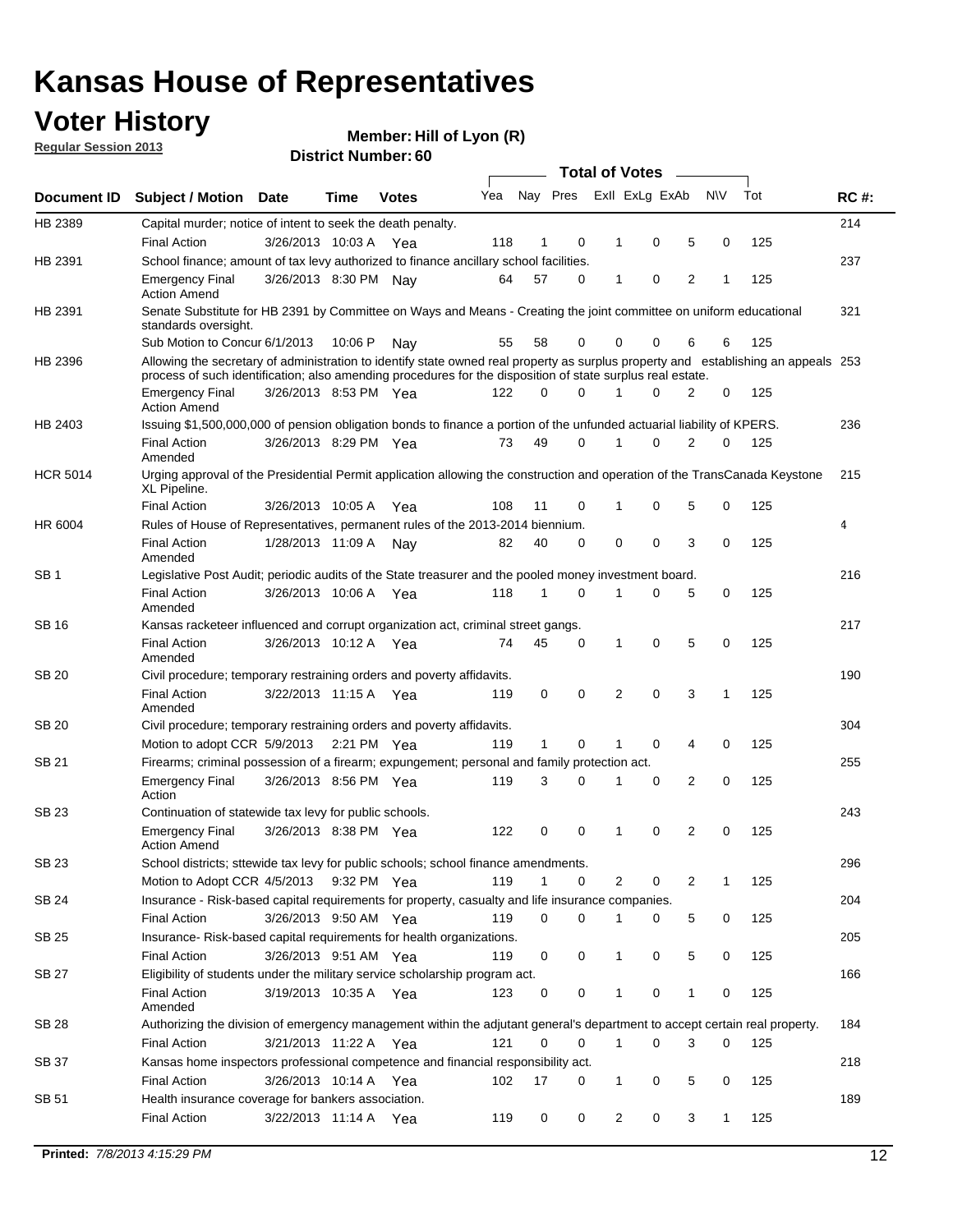## **Voter History**

**Member: Hill of Lyon (R)** 

**Regular Session 2013**

|              |                                                                                                                                                                                                                                                                                                                                                                         |                       |      |              |     | <b>Total of Votes</b> |          |                |             |                |                |     |             |  |
|--------------|-------------------------------------------------------------------------------------------------------------------------------------------------------------------------------------------------------------------------------------------------------------------------------------------------------------------------------------------------------------------------|-----------------------|------|--------------|-----|-----------------------|----------|----------------|-------------|----------------|----------------|-----|-------------|--|
| Document ID  | <b>Subject / Motion</b>                                                                                                                                                                                                                                                                                                                                                 | <b>Date</b>           | Time | <b>Votes</b> | Yea | Nay Pres              |          | Exll ExLg ExAb |             |                | <b>NV</b>      | Tot | <b>RC#:</b> |  |
| SB 52        | Mortgage interest rate cap increase.                                                                                                                                                                                                                                                                                                                                    |                       |      |              |     |                       |          |                |             |                |                |     | 238         |  |
|              | <b>Emergency Final</b><br>Action                                                                                                                                                                                                                                                                                                                                        | 3/26/2013 8:32 PM Yea |      |              | 120 | 2                     | 0        |                | 0           | 2              | 0              | 125 |             |  |
| <b>SB 56</b> | Transferring the recognition of county fair associations from the secretary of agriculture to the board of county<br>commissioners.                                                                                                                                                                                                                                     |                       |      |              |     |                       |          |                |             |                |                |     | 191         |  |
|              | <b>Final Action</b><br>Amended                                                                                                                                                                                                                                                                                                                                          | 3/22/2013 11:21 A     |      | Yea          | 119 | 0                     | 0        | 2              | 0           | 3              | 1              | 125 |             |  |
| SB 57        | Substitute for SB 57 by Committee on Agriculture - Agriculture; powers and duties of the department of agriculture relating to<br>poultry improvement plan and domesticated deer.                                                                                                                                                                                       |                       |      |              |     |                       |          |                |             |                |                |     | 192         |  |
|              | Final Action Sub Bill 3/22/2013 11:24 A Yea<br>Amended                                                                                                                                                                                                                                                                                                                  |                       |      |              | 79  | 40                    | 0        | 2              | 0           | 3              | -1             | 125 |             |  |
| SB 57        | Substitute for SB 57 by Committee on Agriculture - Agriculture; powers and duties of the department of agriculture relating to<br>poultry improvement plan, stockyards and domesticated deer.                                                                                                                                                                           |                       |      |              |     |                       |          |                |             |                |                |     | 262         |  |
|              | Motion to adopt CCR 4/4/2013 2:18 PM Yea                                                                                                                                                                                                                                                                                                                                |                       |      |              | 80  | 42                    | 0        | 1              | 0           | $\overline{2}$ | 0              | 125 |             |  |
| SB 58        | Sentencing for unlawful manufacturing of controlled substances.                                                                                                                                                                                                                                                                                                         |                       |      |              |     |                       |          |                |             |                |                |     | 219         |  |
|              | <b>Final Action</b>                                                                                                                                                                                                                                                                                                                                                     | 3/26/2013 10:15 A     |      | Yea          | 119 | 0                     | 0        | 1              | 0           | 5              | 0              | 125 |             |  |
| SB 59        | Attorney general; reward for information.                                                                                                                                                                                                                                                                                                                               |                       |      |              |     |                       |          |                |             |                |                |     | 193         |  |
|              | <b>Final Action</b>                                                                                                                                                                                                                                                                                                                                                     | 3/22/2013 11:25 A     |      | Yea          | 119 | 0                     | 0        | 2              | 0           | 3              | 1              | 125 |             |  |
| SB 62        | Making gas pipeline safety terminology consistent with federal regulations.                                                                                                                                                                                                                                                                                             |                       |      |              |     |                       |          |                |             |                |                |     | 163         |  |
|              | <b>Final Action</b>                                                                                                                                                                                                                                                                                                                                                     | 3/19/2013 10:32 A     |      | Yea          | 123 | 0                     | 0        | 1              | 0           | 1              | 0              | 125 |             |  |
| SB 63        | Elections; voting crimes, penalties and prosecution.<br><b>Emergency Final</b><br><b>Action Amend</b>                                                                                                                                                                                                                                                                   | 3/26/2013 8:42 PM Nay |      |              | 69  | 53                    | 0        | 1              | $\mathbf 0$ | $\overline{2}$ | $\mathbf 0$    | 125 | 246         |  |
| <b>SB68</b>  | Driver's license examinations; locations.                                                                                                                                                                                                                                                                                                                               |                       |      |              |     |                       |          |                |             |                |                |     | 220         |  |
|              | <b>Final Action</b>                                                                                                                                                                                                                                                                                                                                                     | 3/26/2013 10:16 A     |      | Yea          | 116 | 3                     | 0        | 1              | 0           | 5              | 0              | 125 |             |  |
| SB 69        | Motor vehicles; vehicle registration and license plates.                                                                                                                                                                                                                                                                                                                |                       |      |              |     |                       |          |                |             |                |                |     | 167         |  |
|              | <b>Final Action</b>                                                                                                                                                                                                                                                                                                                                                     | 3/19/2013 10:37 A     |      | Yea          | 117 | 6                     | 0        | 1              | 0           | $\mathbf{1}$   | 0              | 125 |             |  |
| SB 74        | Prison-made goods act; prohibiting prisoner production of manufactured or modular homes.                                                                                                                                                                                                                                                                                |                       |      |              |     |                       |          |                |             |                |                |     | 221         |  |
|              | <b>Final Action</b>                                                                                                                                                                                                                                                                                                                                                     | 3/26/2013 10:19 A     |      | Nay          | 87  | 32                    | 0        | 1              | 0           | 5              | 0              | 125 |             |  |
| SB 75        | Record requirements and civil penalties relating to sales of plastic bulk merchandise containers.                                                                                                                                                                                                                                                                       |                       |      |              |     |                       |          |                |             |                |                |     | 222         |  |
|              | <b>Final Action</b>                                                                                                                                                                                                                                                                                                                                                     | 3/26/2013 10:21 A     |      | Yea          | 101 | 18                    | 0        | 1              | 0           | 5              | 0              | 125 |             |  |
| SB 81        | Open records; requests for criminal justice information; restriction of certain officials' information from publicly accessible<br>records.                                                                                                                                                                                                                             |                       |      |              |     |                       |          |                |             |                |                |     | 194         |  |
|              | <b>Final Action</b><br>Amended                                                                                                                                                                                                                                                                                                                                          | 3/22/2013 11:27 A     |      | Yea          | 119 | 0                     | 0        | 2              | 0           | 3              | 1              | 125 |             |  |
| <b>SB 83</b> | House Substitute for SB 83 by Committee on Taxation - Income tax deductions and modifications; severance tax; sales tax;<br>delinquent tax liabilities.                                                                                                                                                                                                                 |                       |      |              |     |                       |          |                |             |                |                |     | 187         |  |
|              | Final Action Sub Bill 3/21/2013 11:30 A Yea                                                                                                                                                                                                                                                                                                                             |                       |      |              | 96  | 25                    | 0        | $\mathbf{1}$   | 0           | 3              | 0              | 125 |             |  |
| SB 83        | House Substitute for SB 83 by Committee on Taxation--Income tax deductions and modifications; severance tax; sales tax and 260<br>compensating use tax, preseumptions relating to nexus; property tax, exemptions, new automobile manufacturinge property;<br>taxation of watercraft; leased commercial and industrial property appeals; correction of clerical errors. |                       |      |              |     |                       |          |                |             |                |                |     |             |  |
|              | Motion to adopt CCR 4/3/2013 10:35 A Yea                                                                                                                                                                                                                                                                                                                                |                       |      |              | 104 | 15                    | 0        | $\mathbf{1}$   | 0           | 3              | 2              | 125 |             |  |
| SB 84        | House Substitute for SB 84 by Committee on Taxation - Reduction to state income tax rates based on selected actual state<br>general fund receipts computations; distribution of revenues from sales and compensating use tax; reduction of<br>Final Action Sub Bill 3/21/2013 11:34 A Nay                                                                               |                       |      |              | 82  | 39                    | $\Omega$ |                | $\Omega$    | 3              | $\mathbf{0}$   | 125 | 188         |  |
|              | Amended                                                                                                                                                                                                                                                                                                                                                                 |                       |      |              |     |                       |          |                |             |                |                |     |             |  |
| SB 84        | House Substitute for SB 84 -- Reduction to state income tax rates based on selected actual state general fund receipts<br>computations; reduction of itemized deductions.                                                                                                                                                                                               |                       |      |              |     |                       |          |                |             |                |                |     | 317         |  |
|              | Motion to adopt CCR 5/28/2013 2:32 PM Nay                                                                                                                                                                                                                                                                                                                               |                       |      |              | 42  | 71                    | 0        | 1              | 0           | 9              | $\overline{2}$ | 125 |             |  |
| SB 84        | House Substitute for SB 84 -- Reduction to state income tax rates based on selected actual state general fund receipts<br>computations; reduction of itemized deductions.<br>Motion to adopt CCR 5/30/2013 9:14 PM Yea                                                                                                                                                  |                       |      |              | 18  | 94                    | 0        | 1              | 0           | 9              | 3              |     | 319         |  |
|              |                                                                                                                                                                                                                                                                                                                                                                         |                       |      |              |     |                       |          |                |             |                |                | 125 | 175         |  |
| SB 85        | Motor vehicle insurance; providing proof of insurance by cellular phone or portable electronic device.<br><b>Final Action</b>                                                                                                                                                                                                                                           | 3/20/2013 10:25 A Yea |      |              | 123 | $\Omega$              | $\Omega$ |                | 0           | 1              | 0              | 125 |             |  |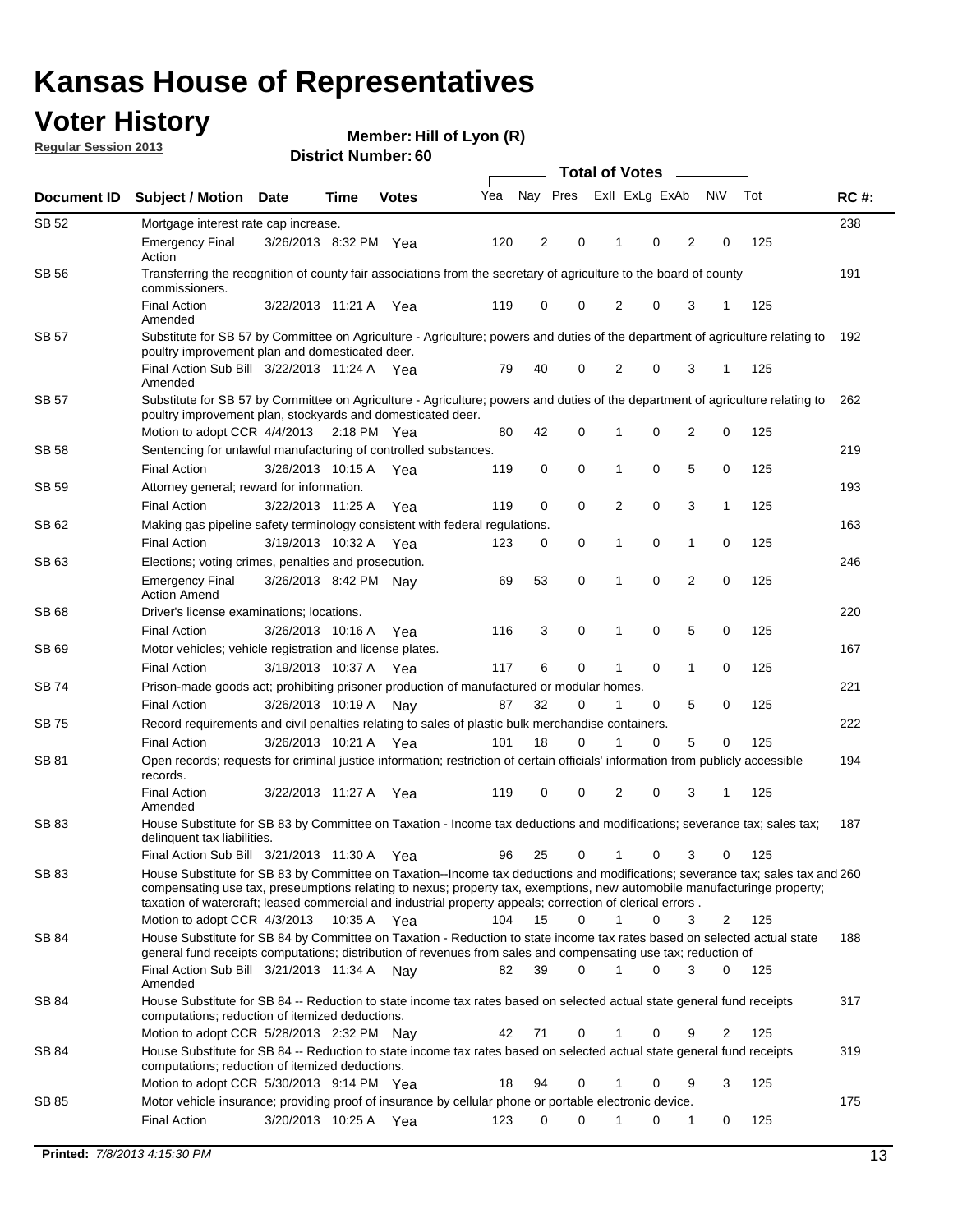## **Voter History**

**Member: Hill of Lyon (R)** 

**Regular Session 2013**

|                    |                                                                                                       | טט . וסעווווט <del>כ</del> ו שו ווסוש<br><b>Total of Votes</b>                                 |             |              |     |              |              |  |                |                |                |             |     |             |
|--------------------|-------------------------------------------------------------------------------------------------------|------------------------------------------------------------------------------------------------|-------------|--------------|-----|--------------|--------------|--|----------------|----------------|----------------|-------------|-----|-------------|
| <b>Document ID</b> | <b>Subject / Motion</b>                                                                               | <b>Date</b>                                                                                    | <b>Time</b> | <b>Votes</b> | Yea |              | Nay Pres     |  |                | Exll ExLg ExAb |                | <b>NV</b>   | Tot | <b>RC#:</b> |
| <b>SB 88</b>       | Increasing the children's advocacy center assessment fee.                                             |                                                                                                |             |              |     |              |              |  |                |                |                |             |     | 223         |
|                    | <b>Final Action</b><br>Amended                                                                        | 3/26/2013 10:22 A Yea                                                                          |             |              | 118 | 1            | 0            |  | 1              | 0              | 5              | 0           | 125 |             |
| SB 96              | Motor vehicles; counties with multiple registration facilities; additional registration fee.          |                                                                                                |             |              |     |              |              |  |                |                |                |             |     | 224         |
|                    | <b>Final Action</b><br>Amended                                                                        | 3/26/2013 10:24 A                                                                              |             | Yea          | 106 | 12           | 0            |  | 1              | 0              | 5              | 1           | 125 |             |
| SB 96              | Additional motor vehicle registration fees.                                                           |                                                                                                |             |              |     |              |              |  |                |                |                |             |     | 263         |
|                    | Motion to adopt CCR 4/4/2013 2:21 PM Yea                                                              |                                                                                                |             |              | 114 | 8            | 0            |  | 1              | 0              | 2              | 0           | 125 |             |
| SB 102             | Requiring the state treasurer to provide a list of daily deposits to the secretary of administration. |                                                                                                |             |              |     |              |              |  |                |                |                |             |     | 195         |
|                    | <b>Final Action</b><br>Amended                                                                        | 3/22/2013 11:28 A Yea                                                                          |             |              | 119 | 0            | 0            |  | 2              | 0              | 3              | 1           | 125 |             |
| SB 102             | Enacting the second amendment protection act.                                                         |                                                                                                |             |              |     |              |              |  |                |                |                |             |     | 295         |
|                    | Motion to Adopt CCR 4/5/2013 9:20 PM Nav                                                              |                                                                                                |             |              | 96  | 24           | 0            |  | $\overline{2}$ | 0              | 2              | 1           | 125 |             |
| <b>SB 111</b>      |                                                                                                       | Establishing Native American legislative day at the capitol; awarding of high school diplomas. |             |              |     |              |              |  |                |                |                |             |     |             |
|                    | <b>Emergency Final</b><br><b>Action Amend</b>                                                         | 3/26/2013 8:41 PM Yea                                                                          |             |              | 122 | 0            | 0            |  |                | 0              | 2              | 0           | 125 |             |
| <b>SB 113</b>      | Credit unions; changes in certain loan limitations.                                                   |                                                                                                |             |              |     |              |              |  |                |                |                |             |     | 234         |
|                    | <b>Emergency Final</b><br>Action                                                                      | 3/26/2013 8:25 PM Yea                                                                          |             |              | 122 | 0            | 0            |  | 1              | $\mathbf 0$    | 2              | $\mathbf 0$ | 125 |             |
| <b>SB 118</b>      | Relating to law enforcement reporting and investigation of missing persons.                           |                                                                                                |             |              |     |              |              |  |                |                |                |             |     | 225         |
|                    | <b>Final Action</b>                                                                                   | 3/26/2013 10:25 A                                                                              |             | Yea          | 119 | 0            | 0            |  | 1              | 0              | 5              | 0           | 125 |             |
| SB 120             | Enacting the Kansas farmers' market promotion act.                                                    |                                                                                                |             |              |     |              |              |  |                |                |                |             |     | 196         |
|                    | <b>Final Action</b><br>Amended                                                                        | 3/22/2013 11:31 A Yea                                                                          |             |              | 68  | 51           | 0            |  | 2              | $\mathbf 0$    | 3              | 1           | 125 |             |
| SB 122             | Kansas administrative procedure act; service of order or notice.                                      |                                                                                                |             |              |     |              |              |  |                |                |                |             |     | 226         |
|                    | <b>Final Action</b><br>Amended                                                                        | 3/26/2013 10:26 A Yea                                                                          |             |              | 119 | 0            | 0            |  | 1              | 0              | 5              | 0           | 125 |             |
| <b>SB 122</b>      | Elections; unauthorized voting disclosures.                                                           |                                                                                                |             |              |     |              |              |  |                |                |                |             |     | 286         |
|                    | Motion to Adopt CCR 4/5/2013                                                                          |                                                                                                | 6:23 PM     | Yea          | 89  | 31           | 0            |  | 2              | 0              | $\overline{c}$ | 1           | 125 |             |
| SB 124             | Amending the Kansas restraint of trade act.                                                           |                                                                                                |             |              |     |              |              |  |                |                |                |             |     | 227         |
|                    | <b>Final Action</b><br>Amended                                                                        | 3/26/2013 10:27 A                                                                              |             | Pres         | 116 | 2            | 1            |  | 1              | $\mathbf 0$    | 5              | $\mathbf 0$ | 125 |             |
| SB 124             | Amending the Kansas restraint of trade act.                                                           |                                                                                                |             |              |     |              |              |  |                |                |                |             |     | 273         |
|                    | Motion to Adopt CCR 4/5/2013                                                                          |                                                                                                | 11:06 A     | Yea          | 97  | 23           | 0            |  | 2              | $\mathbf 0$    | 2              | 1           | 125 |             |
| SB 128             | Career technical education incentive program amendments.                                              |                                                                                                |             |              |     |              |              |  |                |                |                |             |     | 168         |
|                    | <b>Final Action</b><br>Amended                                                                        | 3/19/2013 10:39 A                                                                              |             | Yea          | 123 | 0            | 0            |  | 1              | 0              | 1              | 0           | 125 |             |
| SB 129             | Bank commissioner; certain fees and hearing costs.                                                    |                                                                                                |             |              |     |              |              |  |                |                |                |             |     | 254         |
|                    | <b>Emergency Final</b><br><b>Action Amend</b>                                                         | 3/26/2013 8:55 PM Yea                                                                          |             |              | 110 | 12           | 0            |  | 1              | 0              | $\overline{2}$ | 0           | 125 |             |
| <b>SB 129</b>      | Mortgage interest rate cap increase.                                                                  |                                                                                                |             |              |     |              |              |  |                |                |                |             |     | 272         |
|                    | Motion to Adopt CCR 4/5/2013                                                                          |                                                                                                | 10:42 A Yea |              | 121 | $\mathbf 0$  | 0            |  | 2              | 0              | 2              | 0           | 125 |             |
| SB 135             | Transferring boiler inspection duties from the department of labor to the state fire marshal.         |                                                                                                |             |              |     |              |              |  |                |                |                |             |     | 228         |
|                    | <b>Final Action</b>                                                                                   | 3/26/2013 10:28 A Yea                                                                          |             |              | 114 | 5            | 0            |  | 1              | 0              | 5              | 0           | 125 |             |
| SB 136             | Providing veterans designation on driver's licenses and nondriver identification cards.               |                                                                                                |             |              |     |              |              |  |                |                |                |             |     | 244         |
|                    | <b>Emergency Final</b><br><b>Action Amend</b>                                                         | 3/26/2013 8:39 PM Yea                                                                          |             |              | 119 | 3            | 0            |  | $\mathbf{1}$   | 0              | 2              | 0           | 125 |             |
| SB 139             | Kansas money transmitter act.                                                                         |                                                                                                |             |              |     |              |              |  |                |                |                |             |     | 229         |
|                    | <b>Final Action</b>                                                                                   | 3/26/2013 10:30 A Yea                                                                          |             |              | 117 | $\mathbf{1}$ | $\mathbf{1}$ |  | 1              | 0              | 5              | 0           | 125 |             |
| SB 142             | Abortion; concerning civil actions related to abortion.                                               |                                                                                                |             |              |     |              |              |  |                |                |                |             |     | 241         |
|                    | <b>Emergency Final</b><br>Action                                                                      | 3/26/2013 8:36 PM Nay                                                                          |             |              | 89  | 33           | 0            |  | $\mathbf{1}$   | 0              | $\overline{2}$ | 0           | 125 |             |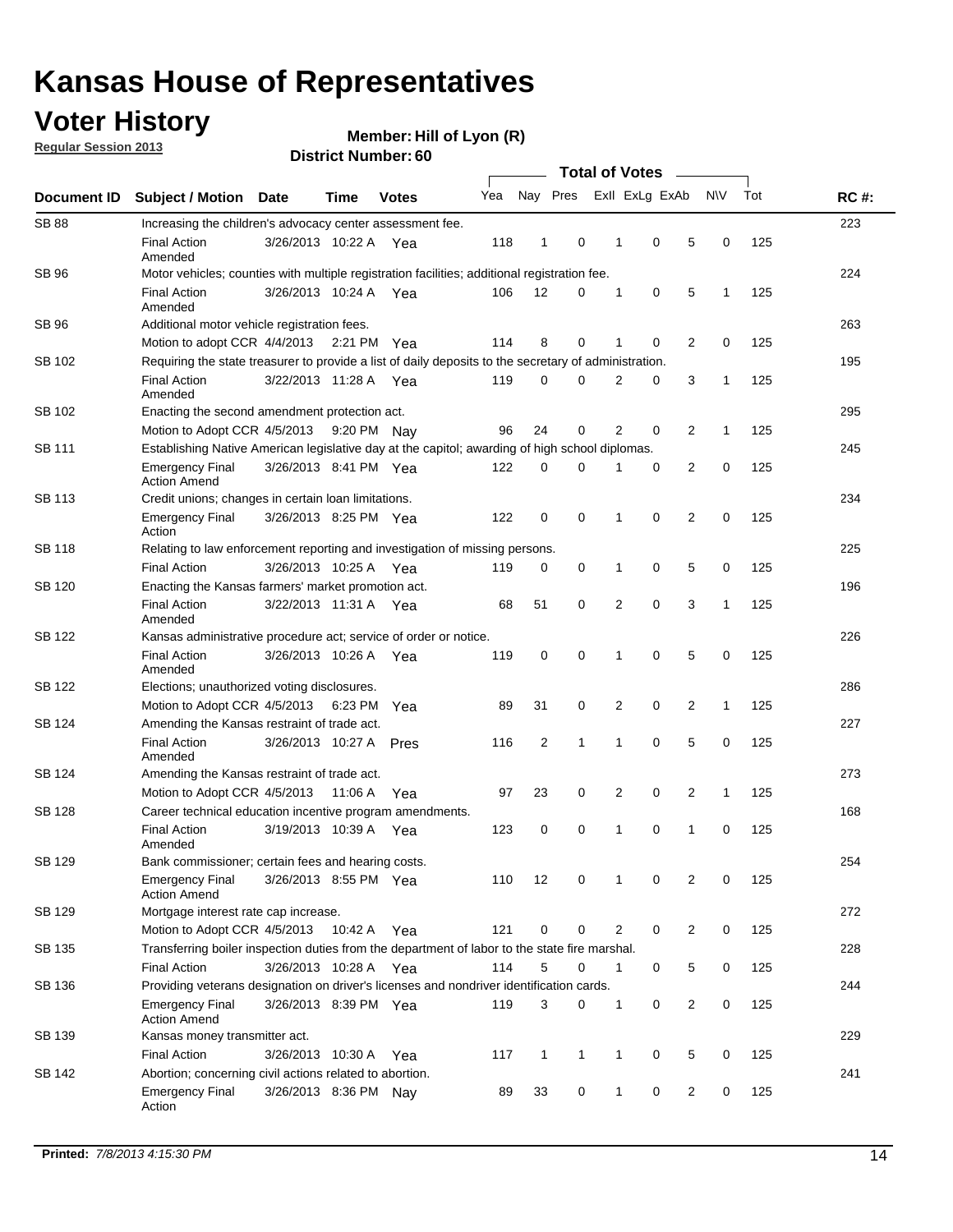## **Voter History**

**Member: Hill of Lyon (R)** 

**Regular Session 2013**

| Document ID     |                                                                                                                                                                                                       |                                                                                                   |             |                       |     | <b>Total of Votes</b><br>$\overline{\phantom{a}}$ |   |              |                |                |           |     |             |  |  |  |  |  |  |  |
|-----------------|-------------------------------------------------------------------------------------------------------------------------------------------------------------------------------------------------------|---------------------------------------------------------------------------------------------------|-------------|-----------------------|-----|---------------------------------------------------|---|--------------|----------------|----------------|-----------|-----|-------------|--|--|--|--|--|--|--|
|                 | <b>Subject / Motion</b>                                                                                                                                                                               | <b>Date</b>                                                                                       | Time        | <b>Votes</b>          | Yea | Nay Pres                                          |   |              | Exll ExLg ExAb |                | <b>NV</b> | Tot | <b>RC#:</b> |  |  |  |  |  |  |  |
| <b>SB 149</b>   | Drug screening for recipients of cash assistance and unemployment benefits.                                                                                                                           |                                                                                                   |             |                       |     |                                                   |   |              |                |                |           |     | 239         |  |  |  |  |  |  |  |
|                 | <b>Emergency Final</b><br><b>Action Amend</b>                                                                                                                                                         | 3/26/2013 8:33 PM Yea                                                                             |             |                       | 106 | 16                                                | 0 | 1            | 0              | 2              | 0         | 125 |             |  |  |  |  |  |  |  |
| SB 164          | Relating to the director of vehicles regulating providers of motor vehicle functions.                                                                                                                 |                                                                                                   |             |                       |     |                                                   |   |              |                |                |           |     | 247         |  |  |  |  |  |  |  |
|                 | <b>Emergency Final</b><br><b>Action Amend</b>                                                                                                                                                         | 3/26/2013 8:43 PM Yea                                                                             |             |                       | 117 | 5                                                 | 0 | 1            | 0              | $\overline{2}$ | 0         | 125 |             |  |  |  |  |  |  |  |
| SB 164          | Relating to the director of vehicles regulating providers of motor vehicle functions.                                                                                                                 |                                                                                                   |             |                       |     |                                                   |   |              |                |                |           |     | 268         |  |  |  |  |  |  |  |
|                 | Motion to adopt CCR 4/4/2013 5:32 PM Yea                                                                                                                                                              |                                                                                                   |             |                       | 111 | 9                                                 | 0 | $\mathbf{1}$ | 0              | 2              | 2         | 125 |             |  |  |  |  |  |  |  |
| SB 166          | Insurers supervision, rehabilitation and liquidation act; derivatives.                                                                                                                                |                                                                                                   |             |                       |     |                                                   |   |              |                |                |           | 206 |             |  |  |  |  |  |  |  |
|                 | <b>Final Action</b>                                                                                                                                                                                   | 3/26/2013 9:52 AM Yea                                                                             |             |                       | 119 | 0                                                 | 0 | 1            | 0              | 5              | 0         | 125 |             |  |  |  |  |  |  |  |
| SB 168          | Limiting nuisance actions against certain agricultural activities.                                                                                                                                    |                                                                                                   |             |                       |     |                                                   |   |              |                |                |           |     | 169         |  |  |  |  |  |  |  |
|                 | Final Action<br>Amended                                                                                                                                                                               | 3/19/2013 10:40 A Yea                                                                             |             |                       | 111 | 12                                                | 0 | 1            | 0              | 1              | 0         | 125 |             |  |  |  |  |  |  |  |
| <b>SB 168</b>   | Limiting nuisance actions against certain agricultural activities.                                                                                                                                    |                                                                                                   |             |                       |     |                                                   |   |              |                |                |           |     | 264         |  |  |  |  |  |  |  |
|                 | Motion to adopt CCR 4/4/2013                                                                                                                                                                          |                                                                                                   |             | $2:30 \text{ PM}$ Yea | 110 | 12                                                | 0 | 1            | 0              | 2              | 0         | 125 |             |  |  |  |  |  |  |  |
| SB 171          | School districts; amendments to Kansas uniform financial accounting and reporting act.                                                                                                                |                                                                                                   |             |                       |     |                                                   |   |              |                |                |           |     | 248         |  |  |  |  |  |  |  |
|                 | <b>Emergency Final</b><br><b>Action Amend</b>                                                                                                                                                         | 3/26/2013 8:44 PM Yea                                                                             |             |                       | 122 | 0                                                 | 0 | 1            | 0              | $\overline{2}$ | 0         | 125 |             |  |  |  |  |  |  |  |
| SB 171          | School districts; amendments to Kansas uniform financial accounting and reporting act.                                                                                                                |                                                                                                   |             |                       |     |                                                   |   |              |                |                |           |     | 285         |  |  |  |  |  |  |  |
|                 |                                                                                                                                                                                                       | 57<br>$\overline{2}$<br>0<br>2<br>125<br>Motion to Adopt CCR 4/5/2013 6:19 PM Nay<br>63<br>0<br>1 |             |                       |     |                                                   |   |              |                |                |           |     |             |  |  |  |  |  |  |  |
| SB 171          | Appropriations for FY 2013, FY 2014, FY 2015, FY 2016, FY 2017 and FY 2018 for various state agencies; capital<br>improvement projects; claims against the state.                                     |                                                                                                   |             |                       |     |                                                   |   |              |                |                |           |     | 320         |  |  |  |  |  |  |  |
|                 | Motion to adopt CCR 6/1/2013 4:30 PM Nay                                                                                                                                                              |                                                                                                   |             |                       | 63  | 51                                                | 0 | 0            | 0              | 8              | 3         | 125 |             |  |  |  |  |  |  |  |
| SB 187          | Establishing the workers compensation and employment security boards nominating committee; administrative law judge<br>appointment; workers compensation appeals board.                               |                                                                                                   |             |                       |     |                                                   |   |              |                |                |           | 242 |             |  |  |  |  |  |  |  |
|                 | <b>Emergency Final</b><br><b>Action Amend</b>                                                                                                                                                         | 3/26/2013 8:37 PM Yea                                                                             |             |                       | 88  | 34                                                | 0 | 1            | 0              | 2              | 0         | 125 |             |  |  |  |  |  |  |  |
| SB 187          | Amending workers compensation law provisions; establishing the workers compensation and employment security boards<br>nominating committee; notice requirements; workplace health and safety program. |                                                                                                   |             |                       |     |                                                   |   |              |                |                |           |     | 274         |  |  |  |  |  |  |  |
|                 | Motion to Adopt CCR 4/5/2013 11:26 A Yea                                                                                                                                                              |                                                                                                   |             |                       | 89  | 31                                                | 0 | 2            | 0              | 3              | 0         | 125 |             |  |  |  |  |  |  |  |
| SB 199          | University of Kansas medical center; midwest center for stem cell therapy.                                                                                                                            |                                                                                                   |             |                       |     |                                                   |   |              |                |                |           |     | 235         |  |  |  |  |  |  |  |
|                 | Emergency Final<br><b>Action Amend</b>                                                                                                                                                                | 3/26/2013 8:26 PM Nay                                                                             |             |                       | 90  | 32                                                | 0 | 1            | 0              | $\overline{2}$ | 0         | 125 |             |  |  |  |  |  |  |  |
| SB 199          | Health care; stem cell therapy and unused medications.                                                                                                                                                |                                                                                                   |             |                       |     |                                                   |   |              |                |                |           |     | 290         |  |  |  |  |  |  |  |
|                 | Motion to Adopt CCR 4/5/2013                                                                                                                                                                          |                                                                                                   | 7:52 PM Nay |                       | 90  | 30                                                | 0 | 2            | 0              | 2              | 1         | 125 |             |  |  |  |  |  |  |  |
| SB 216          | Allowing a public building commission to acquire land for a municipal university similar to what such commission is currently<br>allowed to do for any state university.                              |                                                                                                   |             |                       |     |                                                   |   |              |                |                |           |     | 185         |  |  |  |  |  |  |  |
|                 | <b>Final Action</b>                                                                                                                                                                                   | 3/21/2013 11:23 A                                                                                 |             | Yea                   | 121 | 0                                                 | 0 | 1            | 0              | 3              | 0         | 125 |             |  |  |  |  |  |  |  |
| SB 246          | Reconciling amendments to certain statutes.                                                                                                                                                           |                                                                                                   |             |                       |     |                                                   |   |              |                |                |           |     | 315         |  |  |  |  |  |  |  |
|                 | <b>Emergency Final</b><br>Action                                                                                                                                                                      | 5/23/2013 2:14 PM Yea                                                                             |             |                       | 111 | 0                                                 | 0 | 1            | 0              | 8              | 5         | 125 |             |  |  |  |  |  |  |  |
| <b>SCR 1604</b> | Joint rules for the Senate and House of Representatives, 2013-2014.                                                                                                                                   |                                                                                                   |             |                       |     |                                                   |   |              |                |                |           |     | 5           |  |  |  |  |  |  |  |
|                 | <b>Final Action</b><br>Amended                                                                                                                                                                        | 1/28/2013 11:12 A Nay                                                                             |             |                       | 81  | 41                                                | 0 | 0            | 0              | 3              | 0         | 125 |             |  |  |  |  |  |  |  |
| <b>SCR 1606</b> | Honoring pregnancy maintenance resource centers.                                                                                                                                                      |                                                                                                   |             |                       |     |                                                   |   |              |                |                |           |     | 240         |  |  |  |  |  |  |  |
|                 | <b>Emergency Final</b><br>Action                                                                                                                                                                      | 3/26/2013 8:34 PM Yea                                                                             |             |                       | 122 | 0                                                 | 0 | 1            | 0              | 2              | 0         | 125 |             |  |  |  |  |  |  |  |